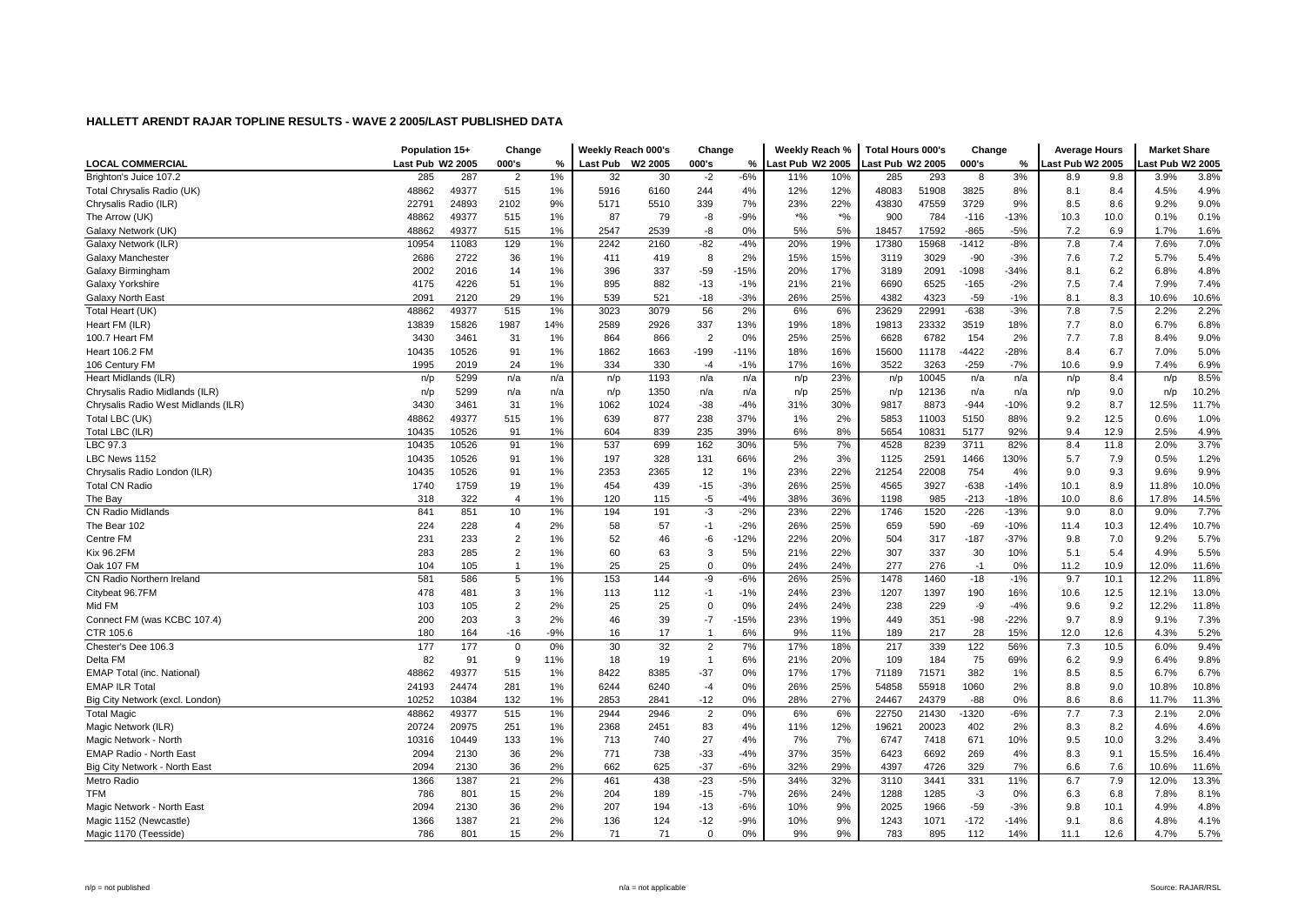|                                          | Population 15+   |       | Change         |     | Weekly Reach 000's |         | Change         |        | Weekly Reach %   |               | <b>Total Hours 000's</b> |        | Change  |        | <b>Average Hours</b> |      | <b>Market Share</b> |                               |
|------------------------------------------|------------------|-------|----------------|-----|--------------------|---------|----------------|--------|------------------|---------------|--------------------------|--------|---------|--------|----------------------|------|---------------------|-------------------------------|
| <b>LOCAL COMMERCIAL</b>                  | Last Pub W2 2005 |       | 000's          | %   | <b>Last Pub</b>    | W2 2005 | 000's          | %      | Last Pub W2 2005 |               | ast Pub W2 2005          |        | 000's   | %      | Last Pub W2 2005     |      | ast Pub W2 2005     |                               |
| Metro Radio/Magic 1152                   | 1366             | 1387  | 21             | 2%  | 531                | 505     | $-26$          | $-5%$  | 39%              | 36%           | 4352                     | 4512   | 160     | 4%     | 8.2                  | 8.9  | 16.8%               | 17.4%                         |
| TFM/Magic 1170                           | 786              | 801   | 15             | 2%  | 245                | 238     | $-7$           | $-3%$  | 31%              | 30%           | 2070                     | 2181   | 111     | 5%     | 8.4                  | 9.2  | 12.6%               | 13.8%                         |
| <b>EMAP Radio - North West</b>           | 5018             | 5082  | 64             | 1%  | 1504               | 1481    | $-23$          | $-2%$  | 30%              | 29%           | 15549                    | 14925  | $-624$  | $-4%$  | 10.3                 | 10.1 | 15.1%               | 13.9%                         |
| Big City Network - North West            | 4916             | 4978  | 62             | 1%  | 1354               | 1341    | $-13$          | $-1%$  | 28%              | 27%           | 13047                    | 12783  | $-264$  | $-2%$  | 9.6                  | 9.5  | 13.0%               | 12.2%                         |
| Radio City 96.7                          | 1993             | 2012  | 19             | 1%  | 505                | 486     | $-19$          | $-4%$  | 25%              | 24%           | 5155                     | 5158   | 3       | 0%     | 10.2                 | 10.6 | 12.6%               | 12.0%                         |
| Key 103 (Manchester)                     | 2686             | 2722  | 36             | 1%  | 556                | 599     | 43             | 8%     | 21%              | 22%           | 4920                     | 5010   | 90      | 2%     | 8.9                  | 8.4  | 9.2%                | 8.5%                          |
| 97.4 Rock FM                             | 1637             | 1658  | 21             | 1%  | 337                | 330     | $-7$           | $-2%$  | 21%              | 20%           | 3062                     | 2806   | $-256$  | $-8%$  | 9.1                  | 8.5  | 9.1%                | 8.0%                          |
| Magic Network - North West               | 4980             | 5044  | 64             | 1%  | 250                | 253     | 3              | 1%     | 5%               | 5%            | 2503                     | 2142   | $-361$  | $-14%$ | 10.0                 | 8.5  | 2.5%                | 2.0%                          |
| Magic 1548 (Liverpool)                   | 1993             | 2012  | 19             | 1%  | 98                 | 86      | $-12$          | $-12%$ | 5%               | 4%            | 1099                     | 850    | $-249$  | $-23%$ | 11.3                 | 9.9  | 2.7%                | 2.0%                          |
| Magic 1152 (Manchester)                  | 2686             | 2722  | 36             | 1%  | 111                | 144     | 33             | 30%    | 4%               | 5%            | 940                      | 857    | $-83$   | $-9%$  | 8.4                  | 6.0  | 1.8%                | 1.5%                          |
| Magic 999 (Preston)                      | 1082             | 1098  | 16             | 1%  | 50                 | 54      | $\overline{4}$ | 8%     | 5%               | 5%            | 513                      | 522    | 9       | 2%     | 10.3                 | 9.7  | 2.3%                | 2.3%                          |
| Key 103/Magic 1152 (Manchester)          | 2686             | 2722  | 36             | 1%  | 627                | 679     | 52             | 8%     | 23%              | 25%           | 5861                     | 5867   | 6       | 0%     | 9.3                  | 8.6  | 11.0%               | 10.0%                         |
| Radio City 96.7/Magic 1548               | 1993             | 2012  | 19             | 1%  | 553                | 528     | $-25$          | $-5%$  | 28%              | 26%           | 6254                     | 6008   | $-246$  | $-4%$  | 11.3                 | 11.4 | 15.3%               | 13.9%                         |
| 97.4 Rock FM/Magic 999                   | 1739             | 1761  | 22             | 1%  | 374                | 366     | -8             | $-2%$  | 22%              | 21%           | 3575                     | 3328   | $-247$  | $-7%$  | 9.6                  | 9.1  | 10.0%               | 8.9%                          |
| EMAP Radio - Yorkshire                   | 3241             | 3275  | 34             | 1%  | 981                | 1026    | 45             | 5%     | 30%              | 31%           | 9242                     | 10180  | 938     | 10%    | 9.4                  | 9.9  | 14.0%               | 14.7%                         |
| Big City Network - Yorkshire             | 3241             | 3275  | 34             | 1%  | 836                | 875     | 39             | 5%     | 26%              | 27%           | 7023                     | 6870   | $-153$  | $-2%$  | 8.4                  | 7.9  | 10.6%               | 9.9%                          |
| 96.3 Radio Aire                          | 937              | 941   | $\overline{4}$ | 0%  | 184                | 194     | 10             | 5%     | 20%              | 21%           | 1160                     | 1235   | 75      | 6%     | 6.3                  | 6.3  | 7.0%                | 7.2%                          |
| Hallam FM                                | 1265             | 1280  | 15             | 1%  | 403                | 426     | 23             | 6%     | 32%              | 33%           | 3550                     | 3185   | $-365$  | $-10%$ | 8.8                  | 7.5  | 13.9%               | 11.9%                         |
| 96.9 Viking FM                           | 1231             | 1248  | 17             | 1%  | 258                | 262     | $\overline{4}$ | 2%     | 21%              | 21%           | 2313                     | 2450   | 137     | 6%     | 8.9                  | 9.3  | 8.3%                | 8.4%                          |
| Magic Network - Yorkshire                | 3241             | 3275  | 34             | 1%  | 256                | 293     | 37             | 14%    | 8%               | 9%            | 2219                     | 3310   | 1091    | 49%    | 8.7                  | 11.3 | 3.4%                | 4.8%                          |
| Magic 828 (Leeds)                        | 937              | 941   | $\overline{4}$ | 0%  | 115                | 151     | 36             | 31%    | 12%              | 16%           | 1022                     | 1712   | 690     | 68%    | 8.9                  | 11.3 | 6.2%                | 10.0%                         |
| Magic AM (Sheffield)                     | 1265             | 1280  | 15             | 1%  | 72                 | 66      | -6             | $-8%$  | 6%               | 5%            | 608                      | 643    | 35      | 6%     | 8.4                  | 9.7  | 2.4%                | 2.4%                          |
| Magic 1161 (Hull)                        | 1231             | 1248  | 17             | 1%  | 81                 | 88      | $\overline{7}$ | 9%     | 7%               | 7%            | 758                      | 1157   | 399     | 53%    | 9.3                  | 13.1 | 2.7%                | 4.0%                          |
| 96.3 Radio Aire/Magic 828                | 937              | 941   | $\overline{4}$ | 0%  | 261                | 283     | 22             | 8%     | 28%              | 30%           | 2182                     | 2947   | 765     | 35%    | 8.4                  | 10.4 | 13.2%               | 17.1%                         |
| Hallam FM/Magic AM                       | 1265             | 1280  | 15             | 1%  | 434                | 452     | 18             | 4%     | 34%              | 35%           | 4158                     | 3828   | $-330$  | $-8%$  | 9.6                  | 8.5  | 16.3%               | 14.3%                         |
| 96.9 Viking FM/Magic 1161                | 1231             | 1248  | 17             | 1%  | 308                | 311     | 3              | 1%     | 25%              | 25%           | 3071                     | 3607   | 536     | 17%    | 10.0                 | 11.6 | 11.0%               | 12.3%                         |
| <b>Total Kerrang!</b>                    | 48862            | 49377 | 515            | 1%  | 1118               | 995     | $-123$         | $-11%$ | 2%               | 2%            | 5044                     | 4561   | $-483$  | $-10%$ | 4.5                  | 4.6  | 0.5%                | 0.4%                          |
| Kerrang! 105.2                           | 3430             | 3468  | 38             | 1%  | 324                | 260     | $-64$          | $-20%$ | 9%               | 7%            | 2099                     | 1907   | $-192$  | $-9%$  | 6.5                  | 7.3  | 2.7%                | 2.5%                          |
| EMAP Radio London (Magic 105.4/Kiss 100) | 10435            | 10526 | 91             | 1%  | 2660               | 2711    | 51             | 2%     | 25%              | 26%           | 22184                    | 20411  | $-1773$ | $-8%$  | 8.3                  | 7.5  | 10.0%               | 9.1%                          |
| Kiss 100 FM                              | 10435            | 10526 | 91             | 1%  | 1286               | 1404    | 118            | 9%     | 12%              | 13%           | 8767                     | 9042   | 275     | 3%     | 6.8                  | 6.4  | 3.9%                | 4.1%                          |
| Magic 105.4                              | 10435            | 10526 | 91             | 1%  | 1726               | 1676    | $-50$          | $-3%$  | 17%              | 16%           | 13416                    | 11369  | $-2047$ | $-15%$ | 7.8                  | 6.8  | 6.0%                | 5.1%                          |
| <b>Total Kiss</b>                        | 48862            | 49377 | 515            | 1%  | 2189               | 2361    | 172            | 8%     | 4%               | 5%            | 12306                    | 12642  | 336     | 3%     | 5.6                  | 5.4  | 1.2%                | 1.2%                          |
| Total GCap Media UK                      | 48862            | 49377 | 515            | 1%  | 17075              | 16920   | $-155$         | $-1%$  | 35%              | 34%           | 163586                   | 162095 | $-1491$ | $-1%$  | 9.6                  | 9.6  | 15.5%               | 15.2%                         |
| GCap Media - National Brands Total       | n/p              | 49377 | n/a            | n/a | n/p                | 10221   | n/a            | n/a    | n/p              | 21%           | n/p                      | 82038  | n/a     | n/a    | n/p                  | 8.0  | n/p                 | 7.7%                          |
| <b>Classic FM</b>                        | 48862            | 49377 | 515            | 1%  | 5977               | 6310    | 333            | 6%     | 12%              | 13%           | 43496                    | 46272  | 2776    | 6%     | 7.3                  | 7.3  | 4.1%                | 4.3%                          |
| <b>Capital Disney</b>                    | 48862            | 49377 | 515            | 1%  | 22                 | 73      | 51             | 232%   | $*9/6$           | $*$ %         | 52                       | 313    | 261     | 502%   | 2.3                  | 4.3  | $*9/0$              | $*$ %                         |
| Capital Life                             | 48862            | 49377 | 515            | 1%  | 39                 | 61      | 22             | 56%    | $\frac{1}{6}$    | $*9/0$        | 192                      | 372    | 180     | 94%    | 4.9                  | 6.2  | $*9/6$              | $^{*0/6}$                     |
| Core                                     | 48862            | 49377 | 515            | 1%  | 97                 | 89      | -8             | $-8%$  | *%               | $*$ %         | 285                      | 222    | $-63$   | $-22%$ | 2.9                  | 2.5  | $*9/6$              | $*$ %                         |
| <b>Planet Rock</b>                       | 48862            | 49377 | 515            | 1%  | 286                | 382     | 96             | 34%    | 1%               | 1%            | 1494                     | 1789   | 295     | 20%    | 5.2                  | 4.7  | 0.1%                | 0.2%                          |
| The Storm                                | 48862            | 49377 | 515            | 1%  | 85                 | 66      | $-19$          | $-22%$ | $^{\star}$ %     | $\frac{1}{2}$ | 275                      | 201    | $-74$   | $-27%$ | 3.2                  | 3.0  | $*9/6$              | $\ast{\mathsf{o}}\!/_{\!\!0}$ |
| Total XFM (UK)                           | 48862            | 49377 | 515            | 1%  | 651                | 633     | $-18$          | $-3%$  | 1%               | 1%            | 4169                     | 4147   | $-22$   | $-1%$  | 6.4                  | 6.6  | 0.4%                | 0.4%                          |
| Total XFM (UK) and The Storm             | n/p              | 49377 | n/a            | n/a | n/p                | 691     | n/a            | n/a    | n/p              | 1%            | n/p                      | 4348   | n/a     | n/a    | n/p                  | 6.3  | n/p                 | 0.4%                          |
| GCap Media Gold Networks UK              | 48862            | 49377 | 515            | 1%  | 2067               | 2077    | 10             | 0%     | 4%               | 4%            | 16498                    | 16758  | 260     | 2%     | 8.0                  | 8.1  | 1.6%                | 1.6%                          |
| <b>Total Capital Gold Network UK</b>     | 48862            | 49377 | 515            | 1%  | 1349               | 1391    | 42             | 3%     | 3%               | 3%            | 9112                     | 10000  | 888     | 10%    | 6.8                  | 7.2  | 0.9%                | 0.9%                          |
| <b>Total Classic Gold Network UK</b>     | 48862            | 49377 | 515            | 1%  | 795                | 762     | $-33$          | $-4%$  | 2%               | 2%            | 7386                     | 6759   | $-627$  | $-8%$  | 9.3                  | 8.9  | 0.7%                | 0.6%                          |
| Total Century Network (UK)               | 48862            | 49377 | 515            | 1%  | 2085               | 1730    | $-355$         | $-17%$ | 4%               | 4%            | 17111                    | 13453  | 3658    | $-21%$ | 8.2                  | 7.8  | 1.6%                | 1.3%                          |
| GCap Media - Local Brands Total          | n/p              | 37863 | n/a            | n/a | n/p                | 11170   | n/a            | n/a    | n/p              | 30%           | n/p                      | 109045 | n/a     | n/a    | n/p                  | 9.8  | n/p                 | 13.2%                         |
| GCap Media FM Networks Combined          | 30728            | 31045 | 317            | 1%  | 8424               | 8285    | $-139$         | $-2%$  | 27%              | 27%           | 76002                    | 75793  | $-209$  | 0%     | 9.0                  | 9.1  | 11.2%               | 11.1%                         |
| <b>Capital FM Network</b>                | 19082            | 19261 | 179            | 1%  | 4370               | 4249    | $-121$         | $-3%$  | 23%              | 22%           | 34416                    | 32818  | $-1598$ | $-5%$  | 7.9                  | 7.7  | 8.3%                | 7.9%                          |
| 95.8 Capital FM                          | 10435            | 10526 | 91             | 1%  | 2109               | 1940    | $-169$         | $-8%$  | 20%              | 18%           | 13621                    | 13603  | $-18$   | 0%     | 6.5                  | 7.0  | 6.1%                | 6.1%                          |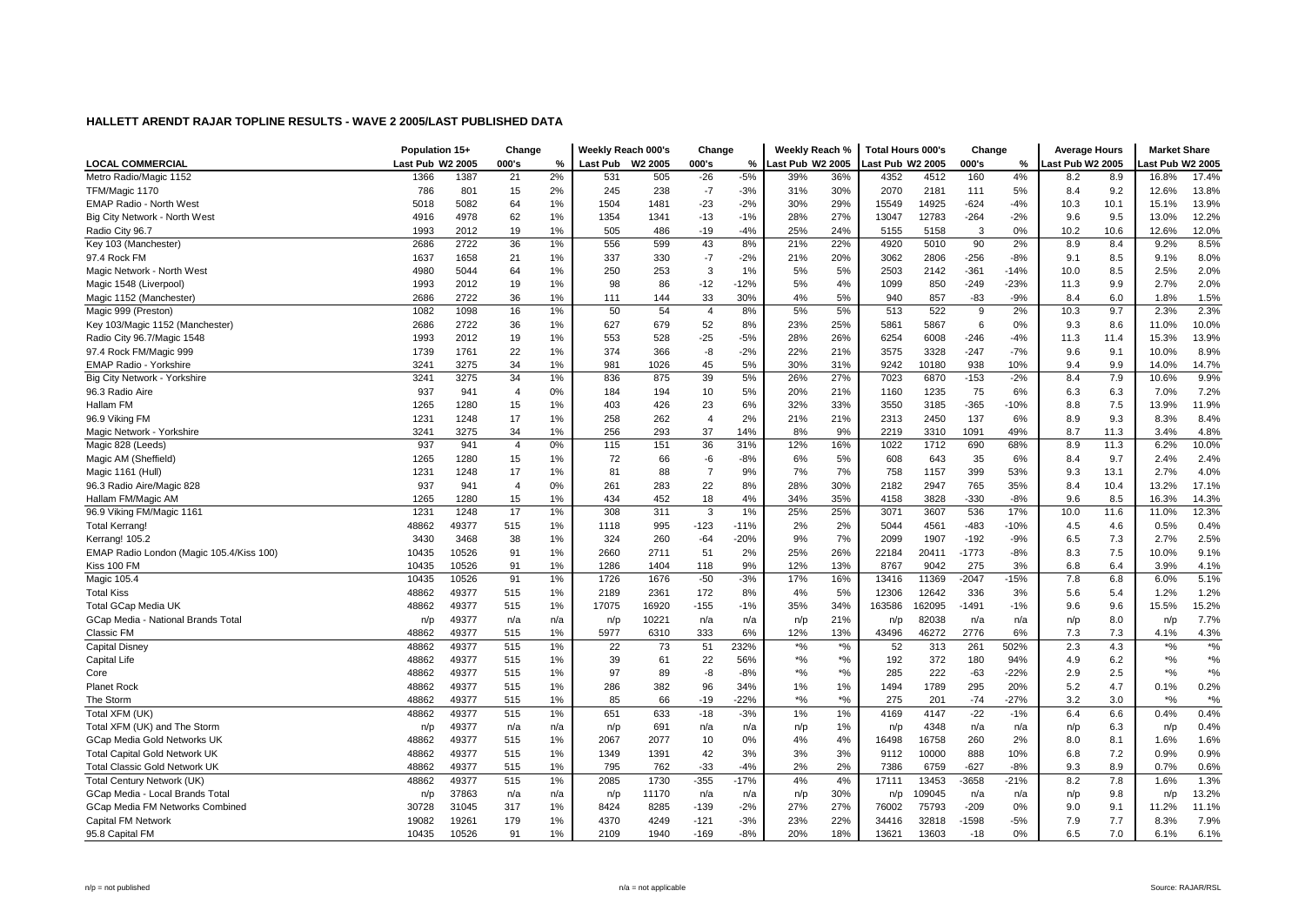|                                    | Population 15+   |       | Change         |       | Weekly Reach 000's |                     | Change         |        | Weekly Reach %   |     | <b>Total Hours 000's</b> |       | Change         |        | <b>Average Hours</b> |      | <b>Market Share</b> |       |
|------------------------------------|------------------|-------|----------------|-------|--------------------|---------------------|----------------|--------|------------------|-----|--------------------------|-------|----------------|--------|----------------------|------|---------------------|-------|
| <b>LOCAL COMMERCIAL</b>            | Last Pub W2 2005 |       | 000's          | %     | <b>Last Pub</b>    | W <sub>2</sub> 2005 | 000's          | %      | Last Pub W2 2005 |     | Last Pub W2 2005         |       | 000's          | %      | ast Pub W2 2005      |      | ast Pub W2 2005     |       |
| The New 96.4 FM BRMB               | 2006             | 2020  | 14             | 1%    | 490                | 453                 | $-37$          | $-8%$  | 24%              | 22% | 4029                     | 3148  | $-881$         | $-22%$ | 8.2                  | 6.9  | 8.2%                | 7.0%  |
| <b>FOX FM</b>                      | 565              | 563   | $-2$           | 0%    | 198                | 174                 | $-24$          | $-12%$ | 35%              | 31% | 2080                     | 2125  | 45             | 2%     | 10.5                 | 12.2 | 15.4%               | 15.1% |
| <b>Invicta FM</b>                  | 1105             | 1156  | 51             | 5%    | 410                | 415                 | 5              | 1%     | 37%              | 36% | 3846                     | 4049  | 203            | 5%     | 9.4                  | 9.8  | 12.6%               | 12.5% |
| 103.2 Power FM                     | 1073             | 1081  | 8              | 1%    | 268                | 257                 | $-11$          | $-4%$  | 25%              | 24% | 2096                     | 2075  | $-21$          | $-1%$  | 7.8                  | 8.1  | 8.4%                | 8.2%  |
| Southern FM                        | 943              | 950   | $\overline{7}$ | 1%    | 278                | 295                 | 17             | 6%     | 29%              | 31% | 3399                     | 3498  | 99             | 3%     | 12.2                 | 11.9 | 15.0%               | 15.3% |
| Red Dragon FM                      | 904              | 918   | 14             | 2%    | 289                | 265                 | $-24$          | $-8%$  | 32%              | 29% | 2528                     | 2389  | $-139$         | $-5%$  | 8.7                  | 9.0  | 13.1%               | 12.9% |
| Beat 106                           | 2616             | 2619  | 3              | 0%    | 364                | 390                 | 26             | 7%     | 14%              | 15% | 2742                     | 2436  | $-306$         | $-11%$ | 7.5                  | 6.2  | 5.2%                | 4.7%  |
| Beat 106 (East)                    | 1118             | 1124  | 6              | 1%    | 172                | 182                 | 10             | 6%     | 15%              | 16% | 1363                     | 1120  | $-243$         | $-18%$ | 7.9                  | 6.1  | 5.8%                | 4.7%  |
| Beat 106 (West)                    | 1649             | 1649  | $\mathbf 0$    | 0%    | 217                | 242                 | 25             | 12%    | 13%              | 15% | 1563                     | 1524  | $-39$          | $-2%$  | 7.2                  | 6.3  | 4.8%                | 4.9%  |
| The Mix Network                    | 14601            | 14758 | 157            | 1%    | 4226               | 4199                | $-27$          | $-1%$  | 29%              | 28% | 41586                    | 42975 | 1389           | 3%     | 9.8                  | 10.2 | 12.7%               | 13.0% |
| Q103                               | 362              | 372   | 10             | 3%    | 99                 | 93                  | -6             | $-6%$  | 27%              | 25% | 568                      | 665   | 97             | 17%    | 5.7                  | 7.1  | 6.9%                | 8.5%  |
| 102.7 Hereward FM                  | 367              | 374   | $\overline{7}$ | 2%    | 124                | 112                 | $-12$          | $-10%$ | 34%              | 30% | 1242                     | 1057  | $-185$         | $-15%$ | 10.0                 | 9.4  | 16.1%               | 14.3% |
| FM 103 Horizon                     | 219              | 225   | 6              | 3%    | 70                 | 73                  | 3              | 4%     | 32%              | 33% | 783                      | 891   | 108            | 14%    | 11.2                 | 12.2 | 15.0%               | 16.8% |
| 96.9 Chiltern FM (Bedford)         | 325              | 330   | 5              | 2%    | 87                 | 101                 | 14             | 16%    | 27%              | 30% | 725                      | 1071  | 346            | 48%    | 8.3                  | 10.6 | 11.1%               | 15.4% |
| 97.6 Chiltern FM (Dunstable/Luton) | 675              | 680   | 5              | 1%    | 184                | 179                 | -5             | $-3%$  | 27%              | 26% | 1684                     | 1902  | 218            | 13%    | 9.2                  | 10.6 | 11.7%               | 12.1% |
| Broadland 102                      | 607              | 619   | 12             | 2%    | 235                | 225                 | $-10$          | $-4%$  | 39%              | 36% | 2983                     | 2704  | $-279$         | $-9%$  | 12.7                 | 12.0 | 19.3%               | 18.0% |
| <b>SGR FM Total</b>                | 610              | 620   | 10             | 2%    | 199                | 209                 | 10             | 5%     | 33%              | 34% | 1866                     | 1990  | 124            | 7%     | 9.4                  | 9.5  | 12.8%               | 13.5% |
| <b>SGR FM</b>                      | 501              | 509   | 8              | 2%    | 156                | 152                 | $-4$           | $-3%$  | 31%              | 30% | 1515                     | 1517  | $\overline{2}$ | 0%     | 9.7                  | 10.0 | 12.2%               | 12.2% |
| <b>SGR Colchester</b>              | 156              | 160   | $\overline{4}$ | 3%    | 54                 | 58                  | $\overline{4}$ | 7%     | 35%              | 36% | 402                      | 451   | 49             | 12%    | 7.4                  | 7.8  | 10.9%               | 12.2% |
| 2-TEN FM                           | 683              | 686   | 3              | 0%    | 219                | 224                 | 5              | 2%     | 32%              | 33% | 1514                     | 1543  | 29             | 2%     | 6.9                  | 6.9  | 10.1%               | 10.8% |
| 2CR FM                             | 576              | 575   | $-1$           | 0%    | 131                | 143                 | 12             | 9%     | 23%              | 25% | 1106                     | 1495  | 389            | 35%    | 8.4                  | 10.4 | 8.3%                | 11.2% |
| Essex FM (inc. Ten-17 101.7FM)     | 1144             | 1154  | 10             | 1%    | 336                | 327                 | -9             | $-3%$  | 29%              | 28% | 4292                     | 3918  | $-374$         | $-9%$  | 12.8                 | 12.0 | 15.9%               | 14.6% |
| Mercury FM (Surrey & Sussex)       | 373              | 372   | $-1$           | 0%    | 82                 | 74                  | -8             | $-10%$ | 22%              | 20% | 722                      | 667   | $-55$          | $-8%$  | 8.8                  | 9.0  | 9.3%                | 8.9%  |
| Mercury FM (Herts)                 | 315              | 317   | 2              | 1%    | 35                 | 46                  | 11             | 31%    | 11%              | 15% | 169                      | 334   | 165            | 98%    | 4.8                  | 7.2  | 2.3%                | 4.5%  |
| 105.4 Leicester Sound FM           | 607              | 609   | $\overline{2}$ | 0%    | 149                | 145                 | -4             | $-3%$  | 25%              | 24% | 1350                     | 1553  | 203            | 15%    | 9.0                  | 10.7 | 9.6%                | 11.5% |
| 96 Trent FM                        | 1059             | 1071  | 12             | 1%    | 313                | 327                 | 14             | 4%     | 30%              | 31% | 3410                     | 3311  | -99            | $-3%$  | 10.9                 | 10.1 | 13.2%               | 13.0% |
| <b>RAM FM</b>                      | 565              | 579   | 14             | 2%    | 128                | 147                 | 19             | 15%    | 23%              | 25% | 1222                     | 1286  | 64             | 5%     | 9.6                  | 8.7  | 8.7%                | 9.3%  |
| Beacon FM                          | 1279             | 1281  | $\overline{2}$ | 0%    | 274                | 253                 | $-21$          | $-8%$  | 21%              | 20% | 2321                     | 2112  | $-209$         | $-9%$  | 8.5                  | 8.3  | 9.4%                | 8.8%  |
| Mercia FM                          | 659              | 657   | $-2$           | 0%    | 216                | 213                 | -3             | $-1%$  | 33%              | 32% | 1571                     | 1933  | 362            | 23%    | 7.3                  | 9.1  | 10.7%               | 13.2% |
| Northants 96                       | 484              | 489   | 5              | 1%    | 145                | 150                 | 5              | 3%     | 30%              | 31% | 1541                     | 1422  | $-119$         | $-8%$  | 10.6                 | 9.5  | 13.5%               | 12.2% |
| Wyvern FM                          | 480              | 475   | $-5$           | $-1%$ | 128                | 136                 | 8              | 6%     | 27%              | 29% | 1080                     | 1377  | 297            | 28%    | 8.4                  | 10.1 | 10.4%               | 12.8% |
| 102.4 Severn Sound FM              | 371              | 374   | 3              | 1%    | 94                 | 106                 | 12             | 13%    | 25%              | 28% | 945                      | 1139  | 194            | 21%    | 10.1                 | 10.8 | 13.3%               | 14.4% |
| MFM 103.4                          | 357              | 359   | $\overline{2}$ | 1%    | 69                 | 78                  | 9              | 13%    | 19%              | 22% | 686                      | 946   | 260            | 38%    | 10.0                 | 12.2 | 9.8%                | 12.5% |
| The Buzz 97.1 FM                   | 403              | 409   | 6              | 1%    | 54                 | 47                  | $-7$           | $-13%$ | 13%              | 12% | 271                      | 276   | 5              | 2%     | 5.1                  | 5.9  | 3.3%                | 3.2%  |
| Coast 96.3                         | 231              | 232   | $\mathbf{1}$   | 0%    | 61                 | 52                  | -9             | $-15%$ | 26%              | 22% | 543                      | 503   | $-40$          | $-7%$  | 8.9                  | 9.6  | 10.9%               | 10.4% |
| Champion 103 FM                    | 117              | 117   | $\mathbf 0$    | 0%    | 35                 | 33                  | $-2$           | $-6%$  | 30%              | 28% | 434                      | 400   | $-34$          | $-8%$  | 12.4                 | 12.2 | 16.7%               | 15.4% |
| Orchard FM                         | 321              | 332   | 11             | 3%    | 115                | 121                 | 6              | 5%     | 36%              | 36% | 1354                     | 1577  | 223            | 16%    | 11.8                 | 13.0 | 15.2%               | 16.4% |
| Gemini FM                          | 491              | 499   | 8              | 2%    | 174                | 164                 | $-10$          | $-6%$  | 35%              | 33% | 1630                     | 1755  | 125            | 8%     | 9.4                  | 10.7 | 14.4%               | 15.7% |
| 97 FM Plymouth Sound               | 322              | 323   | $\mathbf{1}$   | 0%    | 116                | 111                 | -5             | $-4%$  | 36%              | 34% | 1241                     | 1186  | $-55$          | $-4%$  | 10.7                 | 10.7 | 15.9%               | 15.2% |
| South Hams Radio                   | 68               | 67    | $-1$           | $-1%$ | 19                 | 18                  | $-1$           | $-5%$  | 29%              | 27% | 274                      | 265   | -9             | $-3%$  | 14.2                 | 14.6 | 15.9%               | 15.3% |
| Lantern FM 96.2 and 97.3           | 130              | 133   | 3              | 2%    | 43                 | 42                  | $-1$           | $-2%$  | 33%              | 31% | 636                      | 618   | $-18$          | $-3%$  | 14.8                 | 14.9 | 20.2%               | 18.6% |
| <b>GWR FM</b>                      | 1270             | 1305  | 35             | 3%    | 351                | 332                 | $-19$          | $-5%$  | 28%              | 25% | 3454                     | 3813  | 359            | 10%    | 9.8                  | 11.5 | 12.5%               | 13.3% |
| GCap Media Gold Networks Combined  | 27817            | 28155 | 338            | 1%    | 1600               | 1654                | 54             | 3%     | 6%               | 6%  | 13334                    | 13460 | 126            | 1%     | 8.3                  | 8.1  | 2.2%                | 2.2%  |
| <b>Capital Gold Network</b>        | 18177            | 18390 | 213            | 1%    | 1049               | 1131                | 82             | 8%     | 6%               | 6%  | 7430                     | 8126  | 696            | 9%     | 7.1                  | 7.2  | 1.9%                | 2.0%  |
| Capital Gold London                | 10435            | 10526 | 91             | 1%    | 732                | 779                 | 47             | 6%     | 7%               | 7%  | 3533                     | 3820  | 287            | 8%     | 4.8                  | 4.9  | 1.6%                | 1.7%  |
| Capital Gold Birmingham            | 2006             | 2020  | 14             | 1%    | 70                 | 69                  | $-1$           | $-1%$  | 3%               | 3%  | 463                      | 607   | 144            | 31%    | 6.7                  | 8.8  | 0.9%                | 1.3%  |
| Capital Gold Kent                  | 1105             | 1156  | 51             | 5%    | 57                 | 58                  | $\overline{1}$ | 2%     | 5%               | 5%  | 603                      | 698   | 95             | 16%    | 10.6                 | 12.0 | 2.0%                | 2.2%  |
| Capital Gold Hampshire             | 1073             | 1081  | 8              | 1%    | 35                 | 42                  | $\overline{7}$ | 20%    | 3%               | 4%  | 519                      | 603   | 84             | 16%    | 14.9                 | 14.5 | 2.1%                | 2.4%  |
| <b>Capital Gold Sussex</b>         | 943              | 950   | $\overline{7}$ | 1%    | 44                 | 55                  | 11             | 25%    | 5%               | 6%  | 319                      | 835   | 516            | 162%   | 7.3                  | 15.1 | 1.4%                | 3.7%  |
| Capital Gold South East Wales      | 904              | 918   | 14             | 2%    | 26                 | 43                  | 17             | 65%    | 3%               | 5%  | 275                      | 526   | 251            | 91%    | 10.6                 | 12.2 | 1.4%                | 2.8%  |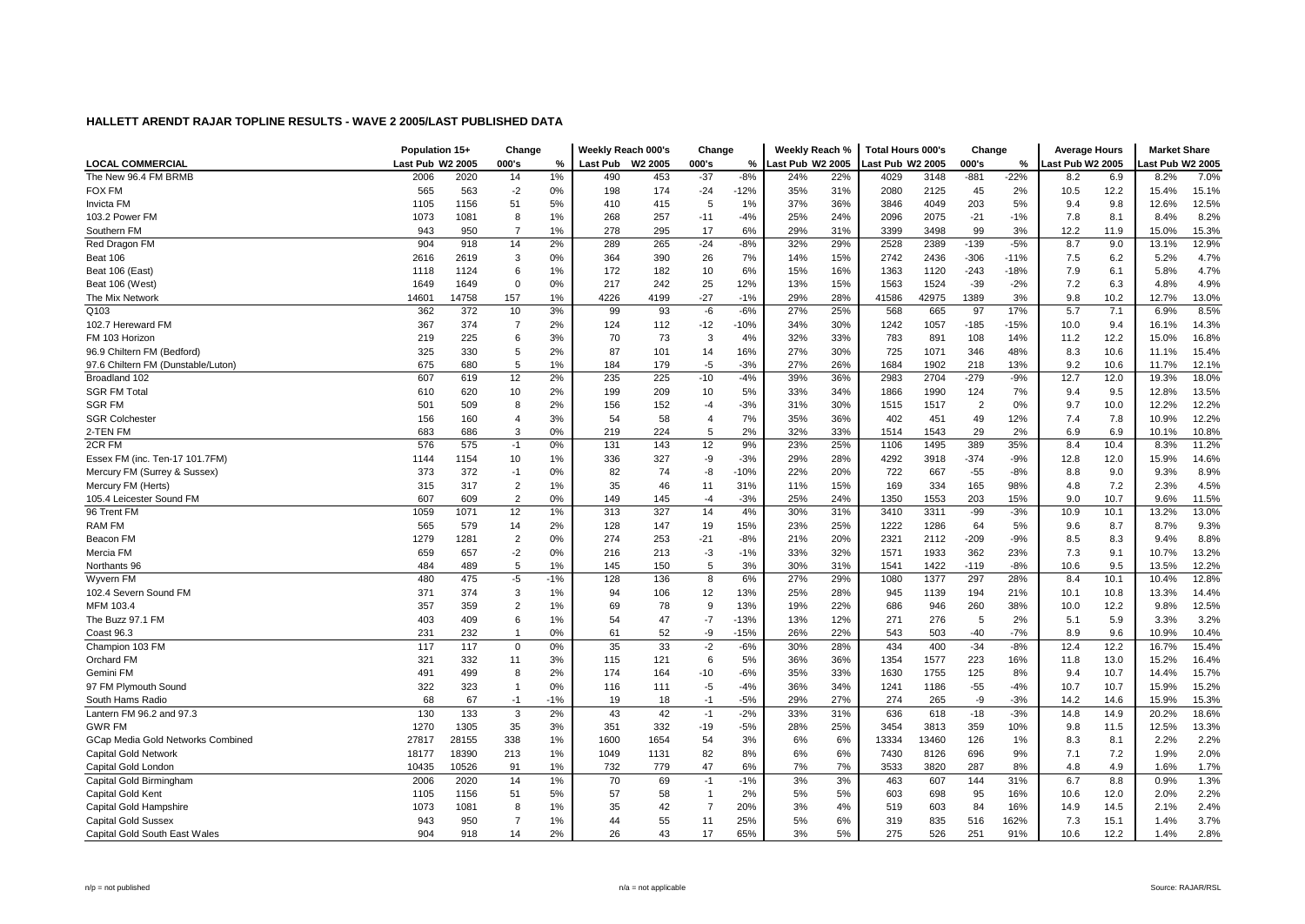|                                                   | Population 15+   |       | Change         |        | Weekly Reach 000's |         | Change         |        | Weekly Reach %   |     | Total Hours 000's |       | Change  |        | <b>Average Hours</b> |      | <b>Market Share</b> |       |
|---------------------------------------------------|------------------|-------|----------------|--------|--------------------|---------|----------------|--------|------------------|-----|-------------------|-------|---------|--------|----------------------|------|---------------------|-------|
| <b>LOCAL COMMERCIAL</b>                           | Last Pub W2 2005 |       | 000's          | %      | Last Pub           | W2 2005 | 000's          | %      | Last Pub W2 2005 |     | ast Pub W2 2005   |       | 000's   | %      | ast Pub W2 2005      |      | ast Pub W2 2005     |       |
| Capital Gold Manchester                           | 2246             | 2282  | 36             | 2%     | 79                 | 92      | 13             | 16%    | 3%               | 4%  | 1095              | 1075  | $-20$   | $-2%$  | 13.9                 | 11.7 | 2.4%                | 2.3%  |
| <b>Classic Gold Network</b>                       | 12513            | 12646 | 133            | 1%     | 558                | 529     | $-29$          | $-5%$  | 4%               | 4%  | 5905              | 5334  | $-571$  | $-10%$ | 10.6                 | 10.1 | 2.1%                | 1.9%  |
| Classic Gold 1332                                 | 536              | 542   | 6              | 1%     | 36                 | 30      | -6             | $-17%$ | 7%               | 5%  | 328               | 282   | $-46$   | $-14%$ | 9.2                  | 9.5  | 2.8%                | 2.5%  |
| Classic Gold 792 (Bedford)                        | 583              | 594   | 11             | 2%     | 24                 | 21      | $-3$           | $-13%$ | 4%               | 3%  | 147               | 175   | 28      | 19%    | 6.3                  | 8.5  | 1.2%                | 1.4%  |
| Classic Gold 828 (Dunstable/Luton)                | 982              | 991   | 9              | 1%     | 28                 | 30      | $\overline{2}$ | 7%     | 3%               | 3%  | 254               | 324   | 70      | 28%    | 8.9                  | 10.8 | 1.2%                | 1.4%  |
| Classic Gold Amber (Total)                        | 1089             | 1107  | 18             | 2%     | 71                 | 46      | $-25$          | $-35%$ | 7%               | 4%  | 676               | 295   | $-381$  | -56%   | 9.5                  | 6.4  | 2.5%                | 1.1%  |
| Classic Gold 1431/1485                            | 683              | 686   | 3              | 0%     | 12                 | 19      | $\overline{7}$ | 58%    | 2%               | 3%  | 96                | 131   | 35      | 36%    | 8.0                  | 6.8  | 0.6%                | 0.9%  |
| Classic Gold 828                                  | 576              | 575   | $-1$           | 0%     | 30                 | 25      | $-5$           | $-17%$ | 5%               | 4%  | 359               | 220   | $-139$  | $-39%$ | 11.9                 | 8.8  | 2.7%                | 1.7%  |
| Classic Gold Breeze                               | 1144             | 1154  | 10             | 1%     | 27                 | 25      | $-2$           | $-7%$  | 2%               | 2%  | 551               | 298   | $-253$  | $-46%$ | 20.2                 | 12.1 | 2.0%                | 1.1%  |
| Classic Gold 1521                                 | 373              | 372   | $-1$           | 0%     | $\overline{7}$     | 6       | $-1$           | $-14%$ | 2%               | 2%  | 40                | 32    | -8      | $-20%$ | 5.7                  | 4.9  | 0.5%                | 0.4%  |
| Classic Gold GEM (Notts.)                         | 1059             | 1071  | 12             | 1%     | 42                 | 38      | $-4$           | $-10%$ | 4%               | 4%  | 483               | 392   | $-91$   | $-19%$ | 11.6                 | 10.4 | 1.9%                | 1.5%  |
| Classic Gold GEM (Derby)                          | 565              | 579   | 14             | 2%     | 25                 | 24      | $-1$           | $-4%$  | 5%               | 4%  | 225               | 186   | $-39$   | $-17%$ | 8.8                  | 7.8  | 1.6%                | 1.4%  |
| Classic Gold WABC                                 | 1279             | 1281  | $\overline{2}$ | 0%     | 41                 | 30      | $-11$          | $-27%$ | 3%               | 2%  | 322               | 266   | $-56$   | $-17%$ | 7.8                  | 8.8  | 1.3%                | 1.1%  |
| Classic Gold 1359                                 | 659              | 657   | $-2$           | 0%     | 42                 | 41      | $-1$           | $-2%$  | 6%               | 6%  | 415               | 338   | $-77$   | $-19%$ | 9.8                  | 8.3  | 2.8%                | 2.3%  |
| Classic Gold 1557                                 | 484              | 489   | 5              | 1%     | 29                 | 29      | $\Omega$       | 0%     | 6%               | 6%  | 317               | 309   | $-8$    | $-3%$  | 10.9                 | 10.8 | 2.8%                | 2.7%  |
| Classic Gold 774                                  | 371              | 374   | 3              | 1%     | 14                 | 22      | 8              | 57%    | 4%               | 6%  | 212               | 369   | 157     | 74%    | 15.5                 | 17.0 | 3.0%                | 4.7%  |
| Classic Gold Marcher                              | 357              | 359   | $\overline{2}$ | 1%     | 22                 | 19      | -3             | $-14%$ | 6%               | 5%  | 205               | 187   | $-18$   | $-9%$  | 9.4                  | 9.8  | 2.9%                | 2.5%  |
| Classic Gold 666/954                              | 491              | 499   | 8              | 2%     | 39                 | 35      | $-4$           | $-10%$ | 8%               | 7%  | 298               | 318   | 20      | 7%     | 7.7                  | 9.0  | 2.6%                | 2.9%  |
| Classic Gold Plymouth 1152                        | 322              | 323   | $\overline{1}$ | 0%     | 22                 | 21      | $-1$           | $-5%$  | 7%               | 6%  | 312               | 244   | $-68$   | $-22%$ | 13.9                 | 11.6 | 4.0%                | 3.1%  |
| Classic Gold 1260/936/1161                        | 1270             | 1305  | 35             | 3%     | 63                 | 79      | 16             | 25%    | 5%               | 6%  | 810               | 1056  | 246     | 30%    | 12.9                 | 13.3 | 2.9%                | 3.7%  |
| The Century Network                               | 10087            | 8188  | $-1899$        | $-19%$ | 1872               | 1486    | $-386$         | $-21%$ | 19%              | 18% | 15839             | 12092 | $-3747$ | $-24%$ | 8.5                  | 8.1  | 7.4%                | 7.1%  |
| 105.4 Century FM                                  | 5057             | 5104  | 47             | 1%     | 730                | 805     | 75             | 10%    | 14%              | 16% | 6176              | 6423  | 247     | 4%     | 8.5                  | 8.0  | 6.0%                | 5.8%  |
| 100-102 Century FM                                | 2091             | 2120  | 29             | 1%     | 549                | 486     | $-63$          | $-11%$ | 26%              | 23% | 4577              | 4131  | $-446$  | $-10%$ | 8.3                  | 8.5  | 11.1%               | 10.2% |
| 100-102 Century FM North                          | 1362             | 1383  | 21             | 2%     | 288                | 254     | $-34$          | $-12%$ | 21%              | 18% | 2494              | 2123  | $-371$  | $-15%$ | 8.7                  | 8.3  | 9.7%                | 8.2%  |
| 100-102 Century FM South                          | 787              | 794   | $\overline{7}$ | 1%     | 277                | 245     | $-32$          | $-12%$ | 35%              | 31% | 2236              | 2101  | $-135$  | $-6%$  | 8.1                  | 8.6  | 13.6%               | 13.5% |
| Ocean FM                                          | 961              | 964   | 3              | 0%     | 215                | 229     | 14             | 7%     | 22%              | 24% | 1512              | 1690  | 178     | 12%    | 7.0                  | 7.4  | 6.8%                | 7.6%  |
| Choice FM London                                  | 10435            | 10526 | 91             | 1%     | 525                | 602     | 77             | 15%    | 5%               | 6%  | 2863              | 5720  | 2857    | 100%   | 5.5                  | 9.5  | 1.3%                | 2.6%  |
| <b>XFM 104.9</b>                                  | 10435            | 10526 | 91             | 1%     | 517                | 506     | $-11$          | $-2%$  | 5%               | 5%  | 3586              | 3492  | -94     | $-3%$  | 6.9                  | 6.9  | 1.6%                | 1.6%  |
| <b>Total GMG Radio</b>                            | 48862            | 49377 | 515            | 1%     | 2727               | 3016    | 289            | 11%    | 6%               | 6%  | 24924             | 28031 | 3107    | 12%    | 9.1                  | 9.3  | 2.4%                | 2.6%  |
| <b>Total Real Network</b>                         | 7080             | 6934  | $-146$         | $-2%$  | 1417               | 1466    | 49             | 3%     | 20%              | 21% | 15314             | 16235 | 921     | 6%     | 10.8                 | 11.1 | 10.8%               | 11.7% |
| Real Radio (Scotland)                             | 2616             | 2619  | 3              | 0%     | 649                | 693     | 44             | 7%     | 25%              | 26% | 7391              | 7950  | 559     | 8%     | 11.4                 | 11.5 | 14.1%               | 15.4% |
| Real Radio (Wales)                                | 1620             | 1638  | 18             | 1%     | 380                | 378     | $-2$           | $-1%$  | 23%              | 23% | 4268              | 4234  | $-34$   | $-1%$  | 11.2                 | 11.2 | 11.8%               | 12.1% |
| Real Radio (Yorkshire)                            | 2843             | 2676  | $-167$         | $-6%$  | 388                | 395     | $\overline{7}$ | 2%     | 14%              | 15% | 3656              | 4051  | 395     | 11%    | 9.4                  | 10.3 | 6.8%                | 7.8%  |
| Total Jazz/Smooth Network (UK)                    | 48862            | 49377 | 515            | 1%     | 1411               | 1421    | 10             | 1%     | 3%               | 3%  | 10838             | 10526 | $-312$  | $-3%$  | 7.7                  | 7.4  | 1.0%                | 1.0%  |
| Jazz FM/Smooth FM (London)/Smooth FM (North West) | 15768            | 15907 | 139            | 1%     | 1074               | 1153    | 79             | 7%     | 7%               | 7%  | 9559              | 9504  | $-55$   | $-1%$  | 8.9                  | 8.2  | 2.9%                | 2.8%  |
| Jazz FM/Smooth FM (London)                        | 10435            | 10526 | 91             | 1%     | 652                | 624     | $-28$          | $-4%$  | 6%               | 6%  | 6327              | 4182  | $-2145$ | $-34%$ | 9.7                  | 6.7  | 2.8%                | 1.9%  |
| Smooth FM (North West)                            | 5333             | 5381  | 48             | 1%     | 422                | 529     | 107            | 25%    | 8%               | 10% | 3232              | 5322  | 2090    | 65%    | 7.7                  | 10.1 | 3.0%                | 4.5%  |
| <b>Hertbeat FM</b>                                | n/p              | 193   | n/a            | n/a    | n/p                | 30      | n/a            | n/a    | n/p              | 15% | n/p               | 205   | n/a     | n/a    | n/p                  | 6.9  | n/p                 | 4.9%  |
| 107.6 Juice FM                                    | 1160             | 954   | $-206$         | $-18%$ | 137                | 134     | $-3$           | $-2%$  | 12%              | 14% | 1076              | 1568  | 492     | 46%    | 7.9                  | 11.7 | 4.4%                | 7.4%  |
| Kingdom FM                                        | 279              | 281   | $\overline{2}$ | 1%     | 90                 | 88      | $-2$           | $-2%$  | 32%              | 31% | 1181              | 1109  | $-72$   | $-6%$  | 13.1                 | 12.7 | 22.1%               | 21.0% |
| KM-fm Group                                       | 906              | 926   | 20             | 2%     | 132                | 142     | 10             | 8%     | 15%              | 15% | 1197              | 1330  | 133     | 11%    | 9.1                  | 9.4  | 4.8%                | 5.3%  |
| KM-fm East                                        | 377              | 387   | 10             | 3%     | 67                 | 70      | 3              | 4%     | 18%              | 18% | 712               | 710   | $-2$    | 0%     | 10.7                 | 10.1 | 6.5%                | 6.4%  |
| KM-fm for Canterbury, Whitstable and Herne Bay    | 127              | 134   | $\overline{7}$ | 6%     | 21                 | 19      | $-2$           | $-10%$ | 16%              | 15% | 150               | 139   | $-11$   | $-7%$  | 7.3                  | 7.1  | 4.0%                | 3.5%  |
| <b>KM-fm for Thanet</b>                           | 120              | 122   | $\overline{2}$ | 2%     | 25                 | 28      | 3              | 12%    | 21%              | 23% | 335               | 314   | $-21$   | $-6%$  | 13.2                 | 11.1 | 9.2%                | 8.8%  |
| KM-fm for Shepway and White Cliffs Country        | 144              | 146   | $\overline{2}$ | 1%     | 20                 | 23      | 3              | 15%    | 14%              | 16% | 227               | 257   | 30      | 13%    | 11.1                 | 11.3 | 5.8%                | 6.3%  |
| KM-fm West                                        | 529              | 539   | 10             | 2%     | 65                 | 72      | $\overline{7}$ | 11%    | 12%              | 13% | 485               | 620   | 135     | 28%    | 7.4                  | 8.6  | 3.5%                | 4.4%  |
| KM-fm for West Kent                               | 276              | 281   | 5              | 2%     | 21                 | 32      | 11             | 52%    | 8%               | 11% | 147               | 238   | 91      | 62%    | 6.9                  | 7.5  | 2.1%                | 3.3%  |
| KM-fm for Medway                                  | 261              | 265   | 4              | 2%     | 44                 | 40      | -4             | $-9%$  | 17%              | 15% | 338               | 382   | 44      | 13%    | 7.6                  | 9.6  | 4.8%                | 5.4%  |
| Lincs FM Group                                    | 1759             | 1753  | -6             | 0%     | 564                | 533     | $-31$          | $-5%$  | 32%              | 30% | 6988              | 6113  | $-875$  | $-13%$ | 12.4                 | 11.5 | 17.9%               | 15.9% |
| Lincs FM 102.2                                    | 800              | 810   | 10             | 1%     | 337                | 329     | -8             | $-2%$  | 42%              | 41% | 4745              | 4365  | $-380$  | $-8%$  | 14.1                 | 13.3 | 23.4%               | 21.7% |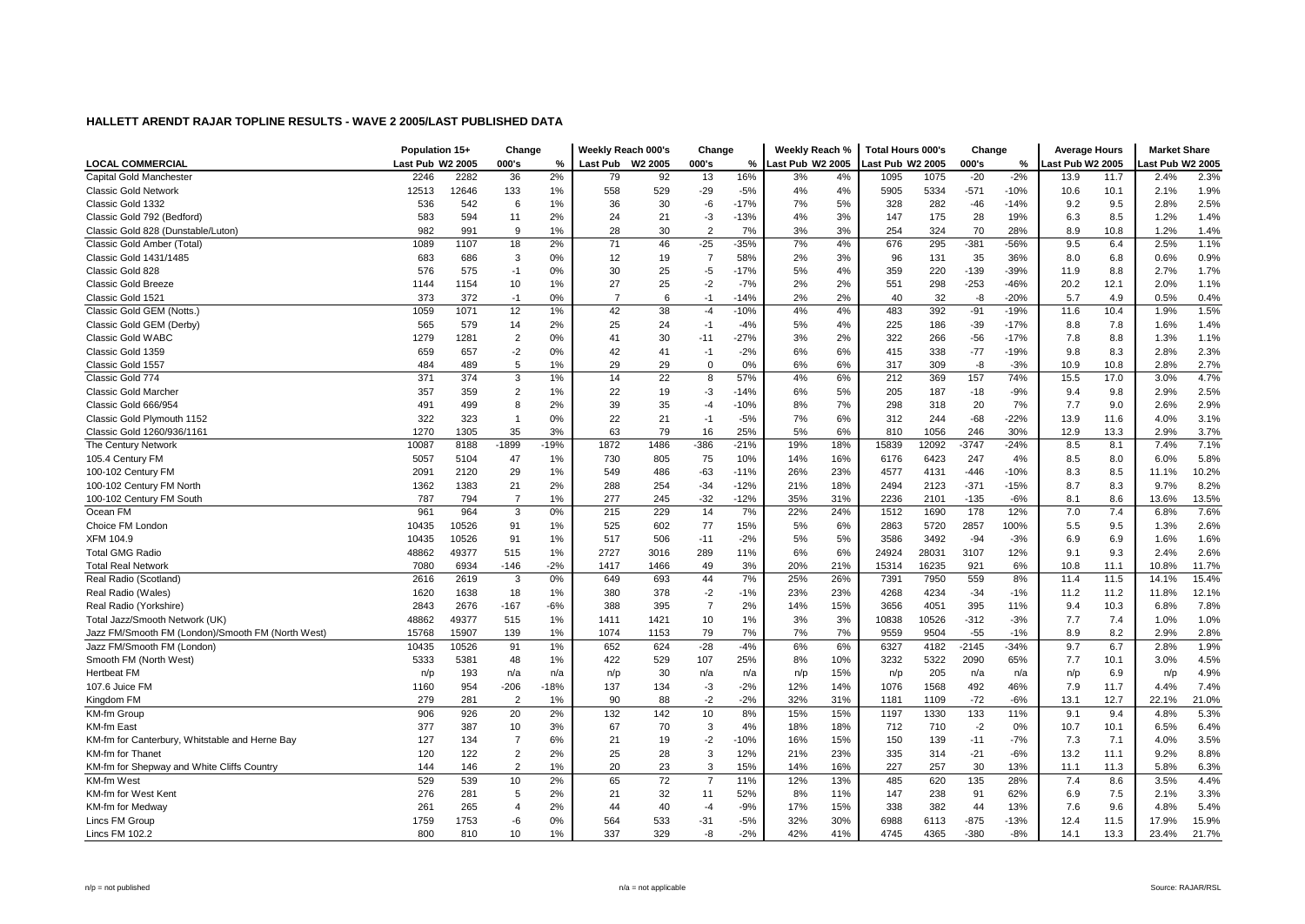|                                                                 | Population 15+   |       | Change                  |        | Weekly Reach 000's |         | Change         |        | Weekly Reach %   |     | <b>Total Hours 000's</b> |      | Change         |        | <b>Average Hours</b> |      | <b>Market Share</b> |       |
|-----------------------------------------------------------------|------------------|-------|-------------------------|--------|--------------------|---------|----------------|--------|------------------|-----|--------------------------|------|----------------|--------|----------------------|------|---------------------|-------|
| <b>LOCAL COMMERCIAL</b>                                         | Last Pub W2 2005 |       | 000's                   | %      | Last Pub           | W2 2005 | 000's          | $\%$   | Last Pub W2 2005 |     | ast Pub W2 2005          |      | 000's          | %      | ast Pub W2 2005      |      | ast Pub W2 2005     |       |
| South & West Yorkshire (Lincs FM Group)                         | 786              | 799   | 13                      | 2%     | 201                | 178     | $-23$          | $-11%$ | 26%              | 22% | 2008                     | 1530 | $-478$         | $-24%$ | 10.0                 | 8.6  | 13.4%               | 10.0% |
| Dearne FM                                                       | 192              | 196   | $\overline{4}$          | 2%     | 58                 | 57      | $-1$           | $-2%$  | 30%              | 29% | 706                      | 600  | $-106$         | $-15%$ | 12.2                 | 10.5 | 18.8%               | 16.4% |
| <b>Ridings FM</b>                                               | 259              | 264   | 5                       | 2%     | 50                 | 49      | $-1$           | $-2%$  | 19%              | 19% | 421                      | 521  | 100            | 24%    | 8.5                  | 10.6 | 8.1%                | 9.5%  |
| Trax FM                                                         | 334              | 338   | $\overline{4}$          | 1%     | 101                | 89      | $-12$          | $-12%$ | 30%              | 26% | 1032                     | 850  | $-182$         | $-18%$ | 10.2                 | 9.5  | 15.6%               | 12.2% |
| <b>Fosseway Radio</b>                                           | 173              | 145   | $-28$                   | 16%    | 28                 | 27      | $-1$           | $-4%$  | 16%              | 18% | 303                      | 217  | $-86$          | $-28%$ | 10.9                 | 8.2  | 7.4%                | 7.1%  |
| Lite FM                                                         | 179              | 180   | $\overline{1}$          | 1%     | 32                 | 30      | $-2$           | $-6%$  | 18%              | 17% | 230                      | 231  | $\overline{1}$ | 0%     | 7.2                  | 7.6  | 6.6%                | 7.4%  |
| The Local Radio Company Group Total                             | 3826             | 3907  | 81                      | 2%     | 863                | 855     | -8             | $-1%$  | 23%              | 22% | 8300                     | 7851 | $-449$         | $-5%$  | 9.6                  | 9.2  | 9.9%                | 9.2%  |
| The Local Radio Company North                                   | 2112             | 2124  | 12                      | 1%     | 503                | 489     | $-14$          | $-3%$  | 24%              | 23% | 5030                     | 4468 | $-562$         | $-11%$ | 10.0                 | 9.1  | 11.2%               | 10.1% |
| Alpha 103.2                                                     | 126              | 127   | $\mathbf{1}$            | 1%     | 34                 | 32      | $-2$           | $-6%$  | 27%              | 25% | 341                      | 283  | $-58$          | $-17%$ | 9.9                  | 8.8  | 13.5%               | 11.2% |
| 2BR                                                             | 201              | 201   | 0                       | 0%     | 76                 | 76      | $\mathbf 0$    | 0%     | 38%              | 38% | 961                      | 856  | $-105$         | $-11%$ | 12.7                 | 11.3 | 20.5%               | 18.4% |
| <b>Central FM</b>                                               | 185              | 186   | $\overline{1}$          | 1%     | 52                 | 48      | $-4$           | $-8%$  | 28%              | 26% | 373                      | 314  | $-59$          | $-16%$ | 7.1                  | 6.5  | 9.3%                | 8.0%  |
| 107.9 Dune FM                                                   | 214              | 217   | 3                       | 1%     | 26                 | 24      | $-2$           | $-8%$  | 12%              | 11% | 162                      | 158  | $-4$           | $-2%$  | 6.3                  | 6.7  | 3.7%                | 3.5%  |
| Huddersfield's Home 107.9                                       | 179              | 181   | $\overline{2}$          | 1%     | 15                 | 15      | $\Omega$       | 0%     | 8%               | 8%  | 146                      | 92   | $-54$          | $-37%$ | 9.9                  | 6.1  | 5.3%                | 3.3%  |
| <b>KCR 106.7</b>                                                | 280              | 276   | $-4$                    | $-1%$  | 19                 | 18      | $-1$           | $-5%$  | 7%               | 7%  | 174                      | 155  | $-19$          | $-11%$ | 9.2                  | 8.4  | 2.8%                | 2.5%  |
| Minster FM (inc. Yorkshire Coast Radio-Scarborough/Bridlington) | 419              | 423   | $\overline{\mathbf{A}}$ | 1%     | 135                | 134     | $-1$           | $-1%$  | 32%              | 32% | 1361                     | 1198 | $-163$         | $-12%$ | 10.1                 | 9.0  | 14.4%               | 12.6% |
| 106.9 Silk FM                                                   | 166              | 166   | $\mathbf 0$             | 0%     | 29                 | 34      | 5              | 17%    | 18%              | 20% | 202                      | 204  | $\overline{2}$ | 1%     | 6.9                  | 6.1  | 5.5%                | 5.9%  |
| 97.2 Stray FM                                                   | 141              | 143   | $\overline{2}$          | 1%     | 50                 | 48      | $-2$           | $-4%$  | 36%              | 34% | 470                      | 460  | $-10$          | $-2%$  | 9.4                  | 9.6  | 15.1%               | 14.6% |
| Sun FM                                                          | 232              | 236   | 4                       | 2%     | 70                 | 63      | $-7$           | $-10%$ | 30%              | 27% | 747                      | 630  | $-117$         | $-16%$ | 10.7                 | 9.9  | 16.3%               | 14.6% |
| The Local Radio Company South                                   | 1714             | 1783  | 69                      | 4%     | 360                | 366     | 6              | 2%     | 21%              | 21% | 3271                     | 3383 | 112            | 3%     | 9.1                  | 9.2  | 8.4%                | 8.3%  |
| 107.8 Arrow FM for Hastings                                     | 111              | 110   | $-1$                    | $-1%$  | 20                 | 17      | $-3$           | $-15%$ | 18%              | 15% | 166                      | 140  | $-26$          | $-16%$ | 8.3                  | 8.2  | 6.5%                | 5.4%  |
| Bath FM                                                         | 83               | 85    | $\overline{2}$          | 2%     | 15                 | 16      | $\overline{1}$ | 7%     | 18%              | 19% | 111                      | 106  | $-5$           | $-5%$  | 7.3                  | 6.7  | 6.4%                | 6.3%  |
| Fire 107.6 FM                                                   | 283              | 280   | -3                      | $-1%$  | 34                 | 29      | $-5$           | $-15%$ | 12%              | 10% | 166                      | 238  | 72             | 43%    | 4.9                  | 8.3  | 2.6%                | 3.7%  |
| <b>IOW Radio</b>                                                | 114              | 117   | 3                       | 3%     | 38                 | 38      | $\Omega$       | 0%     | 34%              | 33% | 463                      | 479  | 16             | 3%     | 12.1                 | 12.5 | 16.7%               | 16.9% |
| <b>Total Mix</b>                                                | 271              | 246   | $-25$                   | $-9%$  | 66                 | 60      | $-6$           | $-9%$  | 24%              | 24% | 596                      | 504  | $-92$          | $-15%$ | 9.0                  | 8.4  | 10.1%               | 9.6%  |
| <b>Mix 96</b>                                                   | 130              | 129   | $-1$                    | $-1%$  | 47                 | 43      | $-4$           | $-9%$  | 36%              | 33% | 439                      | 380  | $-59$          | $-13%$ | 9.4                  | 8.8  | 13.9%               | 12.1% |
| <b>Mix 107</b>                                                  | 141              | 117   | $-24$                   | $-17%$ | 20                 | 17      | -3             | $-15%$ | 14%              | 14% | 157                      | 125  | $-32$          | $-20%$ | 8.0                  | 7.5  | 5.7%                | 5.8%  |
| 107.4 The Quay                                                  | 279              | 281   | $\overline{2}$          | 1%     | 34                 | 36      | $\overline{2}$ | 6%     | 12%              | 13% | 181                      | 181  | $\Omega$       | 0%     | 5.3                  | 5.0  | 3.0%                | 2.9%  |
| 107.5 Sovereign Radio                                           | 152              | 152   | 0                       | 0%     | 30                 | 28      | $-2$           | $-7%$  | 20%              | 19% | 251                      | 284  | 33             | 13%    | 8.3                  | 10.0 | 6.6%                | 7.5%  |
| Spire FM                                                        | 98               | 99    | $\mathbf{1}$            | 1%     | 39                 | 44      | 5              | 13%    | 39%              | 44% | 522                      | 543  | 21             | 4%     | 13.6                 | 12.4 | 24.6%               | 23.8% |
| Spirit FM                                                       | 172              | 174   | $\overline{2}$          | 1%     | 34                 | 36      | $\overline{2}$ | 6%     | 20%              | 21% | 327                      | 358  | 31             | 9%     | 9.7                  | 10.0 | 8.8%                | 9.3%  |
| Vale FM                                                         | 49               | 50    | $\overline{1}$          | 2%     | 14                 | 14      | $\Omega$       | 0%     | 29%              | 27% | 157                      | 140  | $-17$          | $-11%$ | 10.9                 | 10.2 | 13.6%               | 11.4% |
| Wessex FM                                                       | 119              | 119   | 0                       | 0%     | 39                 | 38      | $-1$           | $-3%$  | 33%              | 32% | 363                      | 355  | -8             | $-2%$  | 9.3                  | 9.3  | 12.4%               | 11.9% |
| Win 107.2                                                       | 68               | 69    | $\mathbf{1}$            | 1%     | 12                 | 10      | $-2$           | $-17%$ | 17%              | 15% | 78                       | 54   | $-24$          | $-31%$ | 6.8                  | 5.3  | 5.0%                | 3.7%  |
| Radio Mansfield 103.2                                           | 136              | 137   | $\mathbf{1}$            | 1%     | 48                 | 48      | $\mathbf 0$    | 0%     | 36%              | 35% | 515                      | 490  | $-25$          | $-5%$  | 10.7                 | 10.3 | 16.6%               | 16.2% |
| Manx Radio                                                      | 63               | 64    | $\overline{1}$          | 2%     | 41                 | 40      | $-1$           | $-2%$  | 65%              | 63% | 569                      | 573  | $\overline{4}$ | $1\%$  | 14.0                 | 14.3 | 36.5%               | 36.2% |
| Milestone Group Total                                           | 470              | 481   | 11                      | 2%     | 110                | 106     | $-4$           | $-4%$  | 23%              | 22% | 894                      | 826  | $-68$          | $-8%$  | 8.2                  | 7.8  | 8.4%                | 7.5%  |
| <b>Kick and Kestrel</b>                                         | 218              | 219   | $\overline{1}$          | 0%     | 56                 | 55      | $-1$           | $-2%$  | 26%              | 25% | 424                      | 386  | $-38$          | $-9%$  | 7.5                  | 7.0  | 8.8%                | 7.9%  |
| Kick FM                                                         | 90               | 90    | $\Omega$                | 0%     | 20                 | 18      | $-2$           | $-10%$ | 22%              | 20% | 112                      | 103  | -9             | $-8%$  | 5.7                  | 5.6  | 5.5%                | 4.9%  |
| Kestrel FM                                                      | 131              | 132   | $\mathbf{1}$            | 1%     | 37                 | 36      | $-1$           | $-3%$  | 28%              | 28% | 312                      | 283  | $-29$          | $-9%$  | 8.5                  | 7.8  | 11.0%               | 9.9%  |
| Passion 107.9                                                   | 185              | 194   | 9                       | 5%     | 24                 | 23      | $-1$           | $-4%$  | 13%              | 12% | 154                      | 153  | $-1$           | $-1%$  | 6.4                  | 6.7  | 3.5%                | 3.3%  |
| Rugby FM                                                        | 67               | 68    | $\overline{1}$          | 1%     | 29                 | 28      | $-1$           | $-3%$  | 44%              | 41% | 316                      | 287  | $-29$          | $-9%$  | 10.8                 | 10.2 | 22.1%               | 19.7% |
| 102.5 FM Radio Pembrokeshire                                    | 87               | 89    | $\overline{2}$          | 2%     | 53                 | 53      | $\Omega$       | 0%     | 61%              | 60% | 651                      | 646  | $-5$           | $-1%$  | 12.2                 | 12.2 | 29.4%               | 29.1% |
| Premier Christian Radio                                         | 10435            | 10526 | 91                      | 1%     | 168                | 172     | $\overline{4}$ | 2%     | 2%               | 2%  | 2111                     | 2011 | $-100$         | $-5%$  | 12.6                 | 11.7 | 1.0%                | 0.9%  |
| Q102.9FM/Q97.2FM                                                | 264              | 265   | $\overline{1}$          | 0%     | 86                 | 86      | $\Omega$       | 0%     | 33%              | 32% | 901                      | 807  | $-94$          | $-10%$ | 10.5                 | 9.4  | 19.1%               | 17.0% |
| Quaywest FM                                                     | n/p              | 28    | n/a                     | n/a    | n/p                | 8       | n/a            | n/a    | n/p              | 30% | n/p                      | 65   | n/a            | n/a    | n/p                  | 7.9  | n/p                 | 8.8%  |
| Reading 107 FM                                                  | 260              | 257   | $-3$                    | $-1%$  | 38                 | 36      | $-2$           | $-5%$  | 15%              | 14% | 268                      | 182  | $-86$          | $-32%$ | 7.0                  | 5.0  | 5.0%                | 3.6%  |
| River FM                                                        | n/p              | 133   | n/a                     | n/a    | n/p                | 17      | n/a            | n/a    | n/p              | 13% | n/p                      | 122  | n/a            | n/a    | n/p                  | 7.3  | n/p                 | 4.2%  |
| Saga 105.2 FM                                                   | 1834             | 1834  | 0                       | 0%     | 183                | 182     | $-1$           | $-1%$  | 10%              | 10% | 2003                     | 2082 | 79             | 4%     | 10.9                 | 11.5 | 5.7%                | 6.1%  |
| Saga 105.7 FM                                                   | 3430             | 3461  | 31                      | 1%     | 450                | 406     | $-44$          | $-10%$ | 13%              | 12% | 4817                     | 4910 | 93             | 2%     | 10.7                 | 12.1 | 6.1%                | 6.5%  |
| SAGA 106.6fm                                                    | 1987             | 2011  | 24                      | 1%     | 244                | 233     | $-11$          | $-5%$  | 12%              | 12% | 2898                     | 2711 | $-187$         | $-6%$  | 11.9                 | 11.6 | 6.0%                | 5.7%  |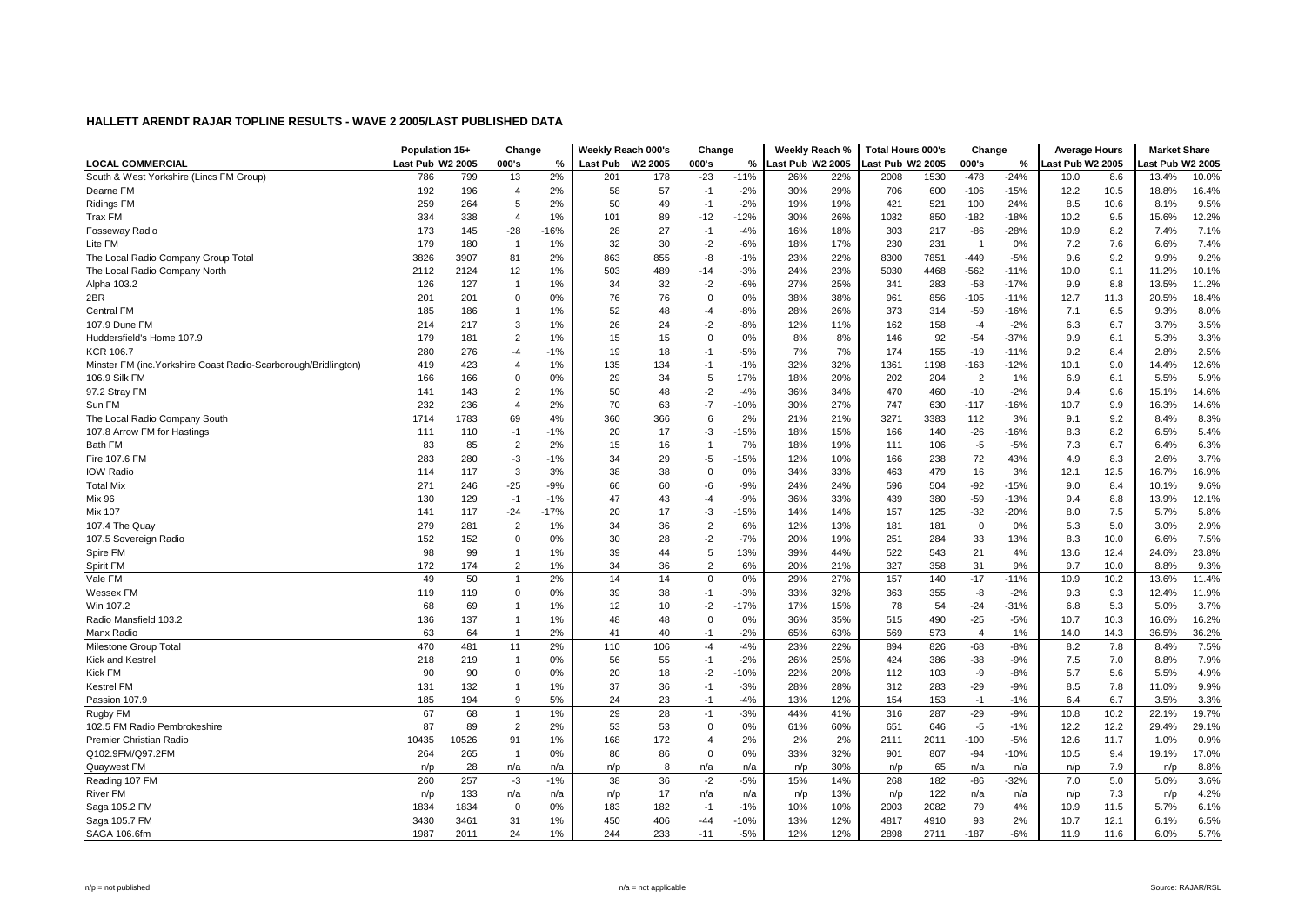|                                                    | Population 15+   |       | Change         |       | Weekly Reach 000's |         | Change         |        | Weekly Reach %   |         | <b>Total Hours 000's</b> |       | Change         |        | <b>Average Hours</b> |      | <b>Market Share</b> |       |
|----------------------------------------------------|------------------|-------|----------------|-------|--------------------|---------|----------------|--------|------------------|---------|--------------------------|-------|----------------|--------|----------------------|------|---------------------|-------|
| <b>LOCAL COMMERCIAL</b>                            | Last Pub W2 2005 |       | 000's          | %     | <b>Last Pub</b>    | W2 2005 | 000's          | %      | Last Pub W2 2005 |         | ast Pub W2 2005          |       | 000's          | %      | Last Pub W2 2005     |      | ast Pub W2 2005     |       |
| The Saint 107.8 FM                                 | 261              | 261   | $\mathbf 0$    | 0%    | 23                 | 23      | $\Omega$       | 0%     | 9%               | 9%      | 84                       | 86    | $\overline{2}$ | 2%     | 3.7                  | 3.8  | 1.4%                | 1.4%  |
| 107.7 Splash FM                                    | 137              | 139   | 2              | 1%    | 22                 | 25      | 3              | 14%    | 16%              | 18%     | 196                      | 208   | 12             | 6%     | 9.0                  | 8.5  | 5.8%                | 6.0%  |
| <b>Total SRH Group</b>                             | 11258            | 11355 | 97             | 1%    | 3326               | 3266    | $-60$          | $-2%$  | 30%              | 29%     | 37017                    | 35650 | $-1367$        | $-4%$  | 11.1                 | 10.9 | 15.2%               | 14.8% |
| <b>SRH Scotland Region</b>                         | 4197             | 4208  | 11             | 0%    | 1837               | 1847    | 10             | 1%     | 44%              | 44%     | 23312                    | 22441 | $-871$         | $-4%$  | 12.7                 | 12.1 | 27.6%               | 27.0% |
| <b>SRH Central Scotland</b>                        | 2801             | 2805  | $\overline{4}$ | 0%    | 1097               | 1099    | $\overline{2}$ | 0%     | 39%              | 39%     | 13624                    | 12609 | -1015          | $-7%$  | 12.4                 | 11.5 | 24.5%               | 23.0% |
| <b>Total Radio Clyde</b>                           | 1834             | 1834  | $\mathbf 0$    | 0%    | 754                | 733     | $-21$          | $-3%$  | 41%              | 40%     | 9404                     | 8111  | $-1293$        | $-14%$ | 12.5                 | 11.1 | 26.6%               | 23.6% |
| Clyde 1 FM                                         | 1834             | 1834  | 0              | 0%    | 594                | 608     | 14             | 2%     | 32%              | 33%     | 5940                     | 5397  | $-543$         | $-9%$  | 10.0                 | 8.9  | 16.8%               | 15.7% |
| Clyde 2                                            | 1834             | 1834  | 0              | 0%    | 366                | 322     | $-44$          | $-12%$ | 20%              | 18%     | 3464                     | 2715  | $-749$         | $-22%$ | 9.5                  | 8.4  | 9.8%                | 7.9%  |
| <b>Total Radio Forth</b>                           | 1118             | 1124  | 6              | 1%    | 353                | 377     | 24             | 7%     | 32%              | 34%     | 4219                     | 4498  | 279            | 7%     | 11.9                 | 11.9 | 17.9%               | 18.9% |
| ForthOne                                           | 1118             | 1124  | 6              | 1%    | 312                | 328     | 16             | 5%     | 28%              | 29%     | 3230                     | 3403  | 173            | 5%     | 10.4                 | 10.4 | 13.7%               | 14.3% |
| Forth <sub>2</sub>                                 | 1118             | 1124  | 6              | 1%    | 112                | 136     | 24             | 21%    | 10%              | 12%     | 989                      | 1095  | 106            | 11%    | 8.8                  | 8.1  | 4.2%                | 4.6%  |
| <b>Total Radio Tay</b>                             | 371              | 373   | $\overline{2}$ | 1%    | 175                | 175     | $\overline{0}$ | 0%     | 47%              | 47%     | 2399                     | 2456  | 57             | 2%     | 13.7                 | 14.1 | 32.9%               | 33.9% |
| Tay-FM                                             | 371              | 373   | $\overline{2}$ | 1%    | 131                | 124     | $-7$           | $-5%$  | 35%              | 33%     | 1484                     | 1439  | $-45$          | $-3%$  | 11.3                 | 11.6 | 20.4%               | 19.9% |
| Radio Tay-AM                                       | 371              | 373   | $\overline{2}$ | 1%    | 90                 | 84      | -6             | $-7%$  | 24%              | 22%     | 916                      | 1017  | 101            | 11%    | 10.1                 | 12.1 | 12.6%               | 14.0% |
| <b>Total Northsound Radio</b>                      | 297              | 297   | $\Omega$       | 0%    | 164                | 162     | $-2$           | $-1%$  | 55%              | 55%     | 2175                     | 2121  | $-54$          | $-2%$  | 13.3                 | 13.1 | 32.5%               | 32.7% |
| Northsound One                                     | 297              | 297   | $\mathbf 0$    | 0%    | 147                | 148     |                | 1%     | 50%              | 50%     | 1559                     | 1552  | $-7$           | 0%     | 10.6                 | 10.5 | 23.3%               | 24.0% |
| Northsound Two                                     | 297              | 297   | 0              | 0%    | 64                 | 63      | $-1$           | $-2%$  | 22%              | 21%     | 616                      | 568   | $-48$          | $-8%$  | 9.6                  | 9.0  | 9.2%                | 8.8%  |
| West Sound (inc. West FM)                          | 376              | 377   | $\overline{1}$ | 0%    | 171                | 166     | $-5$           | $-3%$  | 46%              | 44%     | 1977                     | 1815  | $-162$         | $-8%$  | 11.5                 | 11.0 | 31.2%               | 29.3% |
| Moray Firth Radio                                  | 235              | 236   | $\overline{1}$ | 0%    | 117                | 116     | $-1$           | $-1%$  | 50%              | 49%     | 1391                     | 1361  | $-30$          | $-2%$  | 11.9                 | 11.8 | 26.9%               | 26.2% |
| Radio Borders                                      | 101              | 102   | $\overline{1}$ | 1%    | 60                 | 58      | $-2$           | $-3%$  | 60%              | 56%     | 874                      | 872   | $-2$           | 0%     | 14.5                 | 15.2 | 42.8%               | 41.0% |
| C.F.M.Radio                                        | 232              | 235   | 3              | 1%    | 108                | 104     | $-4$           | $-4%$  | 46%              | 44%     | 1412                     | 1373  | $-39$          | $-3%$  | 13.1                 | 13.2 | 25.8%               | 25.1% |
| Downtown Radio (DTR) / Cool FM                     | 1330             | 1339  | 9              | 1%    | 553                | 542     | $-11$          | $-2%$  | 42%              | 41%     | 5601                     | 5338  | $-263$         | $-5%$  | 10.1                 | 9.8  | 21.0%               | 19.5% |
| Cool FM                                            | 913              | 917   | $\overline{4}$ | 0%    | 335                | 322     | $-13$          | $-4%$  | 37%              | 35%     | 2983                     | 2929  | $-54$          | $-2%$  | 8.9                  | 9.1  | 15.7%               | 14.7% |
| Downtown Radio (DTR)                               | 1330             | 1339  | 9              | 1%    | 282                | 285     | 3              | 1%     | 21%              | 21%     | 2618                     | 2410  | $-208$         | $-8%$  | 9.3                  | 8.5  | 9.8%                | 8.8%  |
| Wave 105 FM                                        | 1794             | 1803  | 9              | 1%    | 327                | 324     | -3             | $-1%$  | 18%              | 18%     | 3440                     | 3232  | $-208$         | $-6%$  | 10.5                 | 10.0 | 8.3%                | 7.6%  |
| <b>Total Vibe FM</b>                               | 3937             | 4004  | 67             | 2%    | 608                | 552     | $-56$          | $-9%$  | 15%              | 14%     | 4664                     | 4638  | $-26$          | $-1%$  | 7.7                  | 8.4  | 5.2%                | 5.2%  |
| Vibe FM (formerly Galaxy 101)                      | 2127             | 2159  | 32             | 2%    | 283                | 271     | $-12$          | $-4%$  | 13%              | 13%     | 2206                     | 2077  | $-129$         | $-6%$  | 7.8                  | 7.7  | 4.6%                | 4.4%  |
| Vibe FM                                            | 1810             | 1845  | 35             | 2%    | 325                | 282     | $-43$          | $-13%$ | 18%              | 15%     | 2458                     | 2561  | 103            | 4%     | 7.6                  | 9.1  | 5.7%                | 6.1%  |
| The Sunrise Group                                  | 48862            | 49377 | 515            | 1%    | 471                | 513     | 42             | 9%     | 1%               | 1%      | 3835                     | 4005  | 170            | 4%     | 8.1                  | 7.8  | 0.4%                | 0.4%  |
| Kismat Radio 1035 (Greater London)                 | 10435            | 10526 | 91             | 1%    | 24                 | 72      | 48             | 200%   | $*9/6$           | 1%      | 455                      | 372   | $-83$          | $-18%$ | 18.7                 | 5.2  | 0.2%                | 0.2%  |
| Sunrise Radio (Greater London)                     | 10435            | 10526 | 91             | 1%    | 304                | 326     | 22             | 7%     | 3%               | 3%      | 2260                     | 3093  | 833            | 37%    | 7.4                  | 9.5  | 1.0%                | 1.4%  |
| Sunrise Radio National                             | 48862            | 49377 | 515            | 1%    | 447                | 467     | 20             | 4%     | 1%               | 1%      | 3362                     | 3611  | 249            | 7%     | 7.5                  | 7.7  | 0.3%                | 0.3%  |
| Yarr Radio                                         | 48862            | 49377 | 515            | 1%    | 9                  | 19      | 10             | 111%   | $*$ %            | $*o/_0$ | 18                       | 23    | 5              | 28%    | 2.0                  | 1.2  | $*9/6$              | $*$ % |
| The London Media Company                           | 1292             | 1297  | 5              | 0%    | 80                 | 64      | $-16$          | $-20%$ | 6%               | 5%      | 563                      | 633   | 70             | 12%    | 7.0                  | 9.8  | 2.2%                | 2.4%  |
| Star 106.6 Slough                                  | 220              | 218   | $-2$           | $-1%$ | 37                 | 31      | -6             | $-16%$ | 17%              | 14%     | 252                      | 242   | $-10$          | $-4%$  | 6.7                  | 7.7  | 5.1%                | 5.0%  |
| The Time FM Group                                  | 1072             | 1079  | $\overline{7}$ | 1%    | 43                 | 39      | $-4$           | $-9%$  | 4%               | 4%      | 304                      | 379   | 75             | 25%    | 7.1                  | 9.8  | 1.5%                | 1.7%  |
| Time FM 106.8                                      | 484              | 489   | 5              | 1%    | 15                 | 15      | $\Omega$       | 0%     | 3%               | 3%      | 91                       | 165   | 74             | 81%    | 6.0                  | 11.2 | 1.0%                | 1.8%  |
| Time FM 107.3                                      | 302              | 300   | $-2$           | $-1%$ | 5                  | 6       | $\overline{1}$ | 20%    | 2%               | 2%      | 43                       | 39    | $-4$           | $-9%$  | 8.4                  | 6.7  | 0.8%                | 0.6%  |
| Time FM 107.5                                      | 374              | 379   | 5              | 1%    | 25                 | 20      | $-5$           | $-20%$ | 7%               | 5%      | 200                      | 206   | 6              | 3%     | 8.1                  | 10.1 | 2.5%                | 2.5%  |
| <b>Tindle Radio Group</b>                          | 786              | 793   | $\overline{7}$ | 1%    | 227                | 214     | $-13$          | $-6%$  | 29%              | 27%     | 2389                     | 2294  | $-95$          | $-4%$  | 10.5                 | 10.7 | 12.8%               | 13.0% |
| 103.4 The Beach                                    | 145              | 146   | $\overline{1}$ | 1%    | 56                 | 51      | $-5$           | $-9%$  | 39%              | 35%     | 611                      | 533   | $-78$          | $-13%$ | 10.8                 | 10.4 | 17.6%               | 16.6% |
| 106.3 Bridge FM                                    | 156              | 160   | $\overline{4}$ | 3%    | 39                 | 35      | $-4$           | $-10%$ | 25%              | 22%     | 324                      | 346   | 22             | 7%     | 8.2                  | 9.8  | 9.7%                | 10.3% |
| Dream 100 (Colchester)/Dream 107.7 FM (Chelmsford) | 361              | 365   | 4              | 1%    | 63                 | 61      | $-2$           | $-3%$  | 17%              | 17%     | 614                      | 574   | $-40$          | $-7%$  | 9.7                  | 9.4  | 6.7%                | 6.6%  |
| Dream 100                                          | 159              | 162   | 3              | 2%    | 42                 | 39      | -3             | $-7%$  | 26%              | 24%     | 457                      | 408   | $-49$          | $-11%$ | 11.0                 | 10.4 | 11.1%               | 9.9%  |
| Dream 107.7 FM                                     | 203              | 203   | $\mathbf 0$    | 0%    | 21                 | 22      | $\overline{1}$ | 5%     | 11%              | 11%     | 157                      | 166   | 9              | 6%     | 7.3                  | 7.6  | 3.1%                | 3.6%  |
| Channel 103 FM                                     | 74               | 73    | $-1$           | $-1%$ | 44                 | 43      | $-1$           | $-2%$  | 59%              | 58%     | 512                      | 493   | $-19$          | $-4%$  | 11.6                 | 11.6 | 29.7%               | 31.9% |
| Island FM 104.7                                    | 50               | 50    | 0              | 0%    | 24                 | 24      | $\mathbf 0$    | 0%     | 48%              | 48%     | 328                      | 347   | 19             | 6%     | 13.6                 | 14.6 | 33.8%               | 39.4% |
| <b>Total UKRD</b>                                  | 2874             | 2904  | 30             | 1%    | 592                | 578     | $-14$          | $-2%$  | 21%              | 20%     | 6289                     | 5837  | $-452$         | $-7%$  | 10.6                 | 10.1 | 9.8%                | 9.2%  |
| Pirate FM Tota                                     | 599              | 608   | 9              | 2%    | 185                | 185     | $\Omega$       | 0%     | 31%              | 30%     | 2392                     | 2272  | $-120$         | $-5%$  | 12.9                 | 12.3 | 16.3%               | 15.3% |
| Pirate FM102 East                                  | 322              | 328   | 6              | 2%    | 75                 | 83      | 8              | 11%    | 23%              | 25%     | 1048                     | 1014  | $-34$          | $-3%$  | 14.0                 | 12.3 | 13.0%               | 12.5% |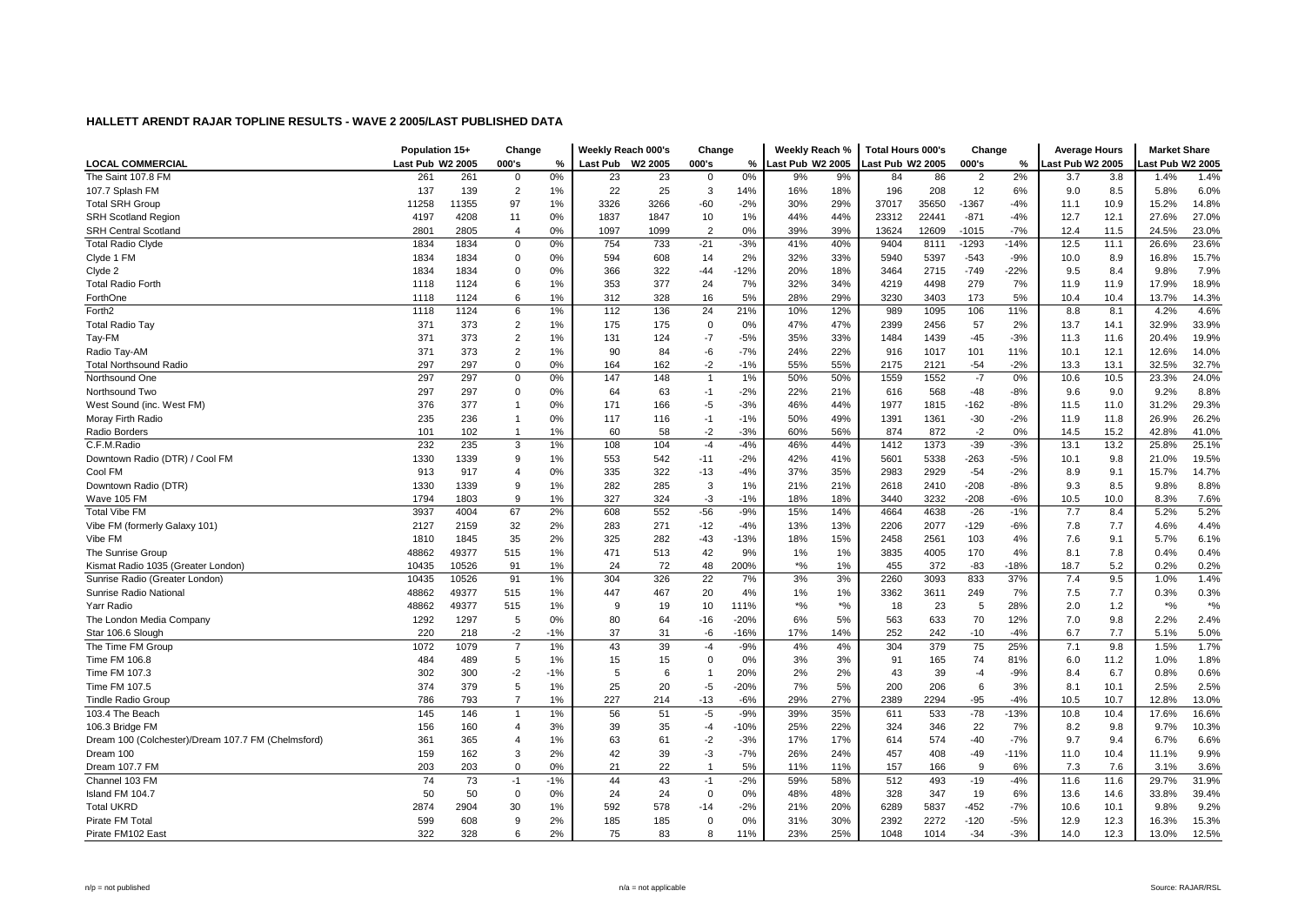|                                      |                  | Population 15+ |                | Change | Weekly Reach 000's |                     | Change                  |        | Weekly Reach %   |     | <b>Total Hours 000's</b> |       | Change |        | <b>Average Hours</b> |      | <b>Market Share</b> |       |
|--------------------------------------|------------------|----------------|----------------|--------|--------------------|---------------------|-------------------------|--------|------------------|-----|--------------------------|-------|--------|--------|----------------------|------|---------------------|-------|
| <b>LOCAL COMMERCIAL</b>              | Last Pub W2 2005 |                | 000's          | %      | Last Pub           | W <sub>2</sub> 2005 | 000's                   | %      | Last Pub W2 2005 |     | ast Pub W2 2005          |       | 000's  | %      | Last Pub W2 2005     |      | ast Pub W2 2005     |       |
| Pirate FM102 West                    | 276              | 280            | $\overline{4}$ | 1%     | 106                | 106                 | $\Omega$                | 0%     | 39%              | 38% | 1359                     | 1295  | $-64$  | $-5%$  | 12.8                 | 12.3 | 21.0%               | 19.8% |
| <b>Total UKRD West</b>               | 787              | 800            | 13             | 2%     | 86                 | 92                  | 6                       | 7%     | 11%              | 12% | 849                      | 995   | 146    | 17%    | 9.9                  | 10.8 | 5.4%                | 6.1%  |
| Star 107 Stroud                      | 90               | 91             | $\mathbf 1$    | 1%     |                    | 8                   |                         | 14%    | 8%               | 8%  | 60                       | 84    | 24     | 40%    | 8.1                  | 11.0 | 3.8%                | 4.7%  |
| Star 107.2 Bristol                   | 436              | 445            | 9              | 2%     | 36                 | 43                  |                         | 19%    | 8%               | 10% | 439                      | 533   | 94     | 21%    | 12.2                 | 12.4 | 4.9%                | 5.9%  |
| Star 107.5 Cheltenham                | 141              | 141            | $\mathbf 0$    | 0%     | 19                 | 16                  | -3                      | $-16%$ | 14%              | 11% | 114                      | 90    | $-24$  | $-21%$ | 6.0                  | 5.8  | 4.2%                | 3.3%  |
| Star 107.7 Weston Super Mare         | 121              | 123            | $\overline{2}$ | 2%     | 21                 | 22                  | $\overline{1}$          | 5%     | 18%              | 18% | 290                      | 281   | -9     | $-3%$  | 13.7                 | 12.6 | 11.5%               | 10.4% |
| The County Sound Radio Network       | 551              | 546            | $-5$           | $-1%$  | 160                | 150                 | $-10$                   | $-6%$  | 29%              | 27% | 1346                     | 1243  | $-103$ | $-8%$  | 8.4                  | 8.3  | 10.8%               | 10.2% |
| 96.4 The Eagle                       | 545              | 546            | $\mathbf 1$    | 0%     | 145                | 140                 | -5                      | $-3%$  | 27%              | 26% | 1196                     | 1130  | $-66$  | $-6%$  | 8.2                  | 8.1  | 9.8%                | 9.3%  |
| County Sound 1566                    | 545              | 546            | $\overline{1}$ | 0%     | 10                 | 17                  |                         | 70%    | 2%               | 3%  | 46                       | 113   | 67     | 146%   | 4.4                  | 6.8  | 0.4%                | 0.9%  |
| <b>Total UKRD East</b>               | 443              | 454            | 11             | 2%     | 106                | 96                  | $-10$                   | $-9%$  | 24%              | 21% | 1143                     | 952   | $-191$ | $-17%$ | 10.8                 | 9.9  | 10.5%               | 9.6%  |
| Fen Radio 107.5                      | 68               | 70             | $\overline{2}$ | 3%     | 9                  | 10                  | $\overline{1}$          | 11%    | 13%              | 14% | 69                       | 73    |        | 6%     | 8.0                  | 7.6  | 4.3%                | 4.8%  |
| <b>KL.FM 96.7</b>                    | 135              | 136            | $\overline{1}$ | 1%     | 57                 | 55                  | $-2$                    | $-4%$  | 42%              | 41% | 804                      | 707   | $-97$  | $-12%$ | 14.2                 | 12.8 | 20.9%               | 19.2% |
| Star 107 (Cambridge/Ely)             | 254              | 263            | 9              | 4%     | 37                 | 40                  | 3                       | 8%     | 14%              | 15% | 267                      | 298   | 31     | 12%    | 7.3                  | 7.5  | 4.7%                | 5.2%  |
| 96.2 The Revolution                  | 494              | 494            | $\mathbf 0$    | 0%     | 60                 | 52                  | -8                      | $-13%$ | 12%              | 10% | 567                      | 415   | $-152$ | $-27%$ | 9.4                  | 8.0  | 5.4%                | 4.1%  |
| The Wireless Group (inc. talkSPORT)  | 48862            | 49377          | 515            | 1%     | 3463               | 3536                | 73                      | 2%     | 7%               | 7%  | 31185                    | 32034 | 849    | 3%     | 9.0                  | 9.1  | 2.9%                | 3.0%  |
| The Wireless Group (excl. talkSPORT) | 5756             | 5787           | 31             | 1%     | 1272               | 1287                | 15                      | 1%     | 22%              | 22% | 12639                    | 13126 | 487    | 4%     | 9.9                  | 10.2 | 10.8%               | 11.2% |
| Imagine FM                           | 371              | 372            | -1             | 0%     | 33                 | 38                  | 5                       | 15%    | 9%               | 10% | 215                      | 248   | 33     | 15%    | 6.5                  | 6.6  | 2.9%                | 3.3%  |
| Peak 107 FM                          | 390              | 390            | $\mathbf 0$    | 0%     | 117                | 106                 | $-11$                   | $-9%$  | 30%              | 27% | 1134                     | 1080  | $-54$  | $-5%$  | 9.7                  | 10.2 | 13.6%               | 12.7% |
| The Pulse/Pulse Classic Gold         | 753              | 762            | 9              | 1%     | 161                | 187                 | 26                      | 16%    | 21%              | 25% | 1232                     | 1454  | 222    | 18%    | 7.7                  | 7.8  | 8.7%                | 10.0% |
| The Pulse                            | 753              | 762            | 9              | 1%     | 143                | 175                 | 32                      | 22%    | 19%              | 23% | 1051                     | 1234  | 183    | 17%    | 7.4                  | 7.1  | 7.5%                | 8.4%  |
| Pulse Classic Gold                   | 753              | 762            | 9              | 1%     | 49                 | 52                  | 3                       | 6%     | 6%               | 7%  | 182                      | 220   | 38     | 21%    | 3.7                  | 4.2  | 1.3%                | 1.5%  |
| Q96                                  | 688              | 690            | $\overline{2}$ | 0%     | 42                 | 57                  | 15                      | 36%    | 6%               | 8%  | 285                      | 362   | 77     | 27%    | 6.8                  | 6.4  | 2.3%                | 3.1%  |
| Signal One & Signal Two              | 765              | 769            | $\overline{4}$ | 1%     | 255                | 273                 | 18                      | 7%     | 33%              | 36% | 3020                     | 3505  | 485    | 16%    | 11.8                 | 12.8 | 19.0%               | 21.4% |
| Signal One                           | 765              | 769            | $\overline{4}$ | 1%     | 237                | 252                 | 15                      | 6%     | 31%              | 33% | 2698                     | 2988  | 290    | 11%    | 11.4                 | 11.9 | 16.9%               | 18.3% |
| Signal Two                           | 765              | 769            | $\overline{4}$ | 1%     | 53                 | 69                  | 16                      | 30%    | 7%               | 9%  | 321                      | 517   | 196    | 61%    | 6.1                  | 7.5  | 2.0%                | 3.2%  |
| 107.4 Tower FM                       | 407              | 412            | 5              | 1%     | 95                 | 77                  | $-18$                   | $-19%$ | 23%              | 19% | 694                      | 655   | $-39$  | $-6%$  | 7.3                  | 8.5  | 7.9%                | 7.3%  |
| The Wireless Group - South Wales     | 914              | 917            | 3              | 0%     | 255                | 247                 | -8                      | $-3%$  | 28%              | 27% | 2983                     | 3048  | 65     | 2%     | 11.7                 | 12.4 | 14.4%               | 15.0% |
| Total Swansea Sound/96.4 FM The Wave | 501              | 504            | 3              | 1%     | 185                | 174                 | $-11$                   | $-6%$  | 37%              | 35% | 2140                     | 2120  | $-20$  | $-1%$  | 11.6                 | 12.2 | 19.0%               | 19.2% |
| 96.4 FM The Wave                     | 501              | 504            | 3              | 1%     | 122                | 114                 | -8                      | $-7%$  | 24%              | 23% | 1099                     | 1187  | 88     | 8%     | 9.0                  | 10.4 | 9.8%                | 10.7% |
| Swansea Sound - 1170 MW              | 501              | 504            | 3              | 1%     | 81                 | 82                  | $\overline{1}$          | 1%     | 16%              | 16% | 1042                     | 933   | $-109$ | $-10%$ | 12.8                 | 11.4 | 9.3%                | 8.4%  |
| <b>Valleys Radio</b>                 | 413              | 413            | 0              | 0%     | 70                 | 73                  | 3                       | 4%     | 17%              | 18% | 843                      | 928   | 85     | 10%    | 12.0                 | 12.8 | 8.9%                | 10.0% |
| Radio Wave 96.5 FM                   | 225              | 228            | 3              | 1%     | 71                 | 68                  | -3                      | $-4%$  | 31%              | 30% | 810                      | 823   | 13     | 2%     | 11.4                 | 12.1 | 18.6%               | 17.4% |
| Wave 102 FM                          | 156              | 155            | $-1$           | $-1%$  | 28                 | 26                  | $-2$                    | $-7%$  | 18%              | 17% | 284                      | 270   | $-14$  | $-5%$  | 10.1                 | 10.3 | 8.9%                | 8.6%  |
| 102.4 Wish / 107.2 Wire              | 705              | 713            | 8              | 1%     | 159                | 156                 | -3                      | $-2%$  | 23%              | 22% | 1421                     | 1477  | 56     | 4%     | 8.9                  | 9.5  | 10.5%               | 10.3% |
| 107.2 Wire FM                        | 238              | 240            | 2              | 1%     | 50                 | 54                  | $\overline{\mathbf{4}}$ | 8%     | 21%              | 22% | 480                      | 472   | -8     | $-2%$  | 9.7                  | 8.8  | 11.8%               | 10.1% |
| 102.4 Wish FM                        | 487              | 494            | $\overline{7}$ | 1%     | 102                | 95                  | $-7$                    | $-7%$  | 21%              | 19% | 1053                     | 897   | $-156$ | $-15%$ | 10.4                 | 9.5  | 10.6%               | 9.2%  |
| 107.7 The Wolf                       | 423              | 422            | $-1$           | 0%     | 72                 | 59                  | $-13$                   | $-18%$ | 17%              | 14% | 464                      | 435   | $-29$  | $-6%$  | 6.5                  | 7.4  | 5.6%                | 5.3%  |